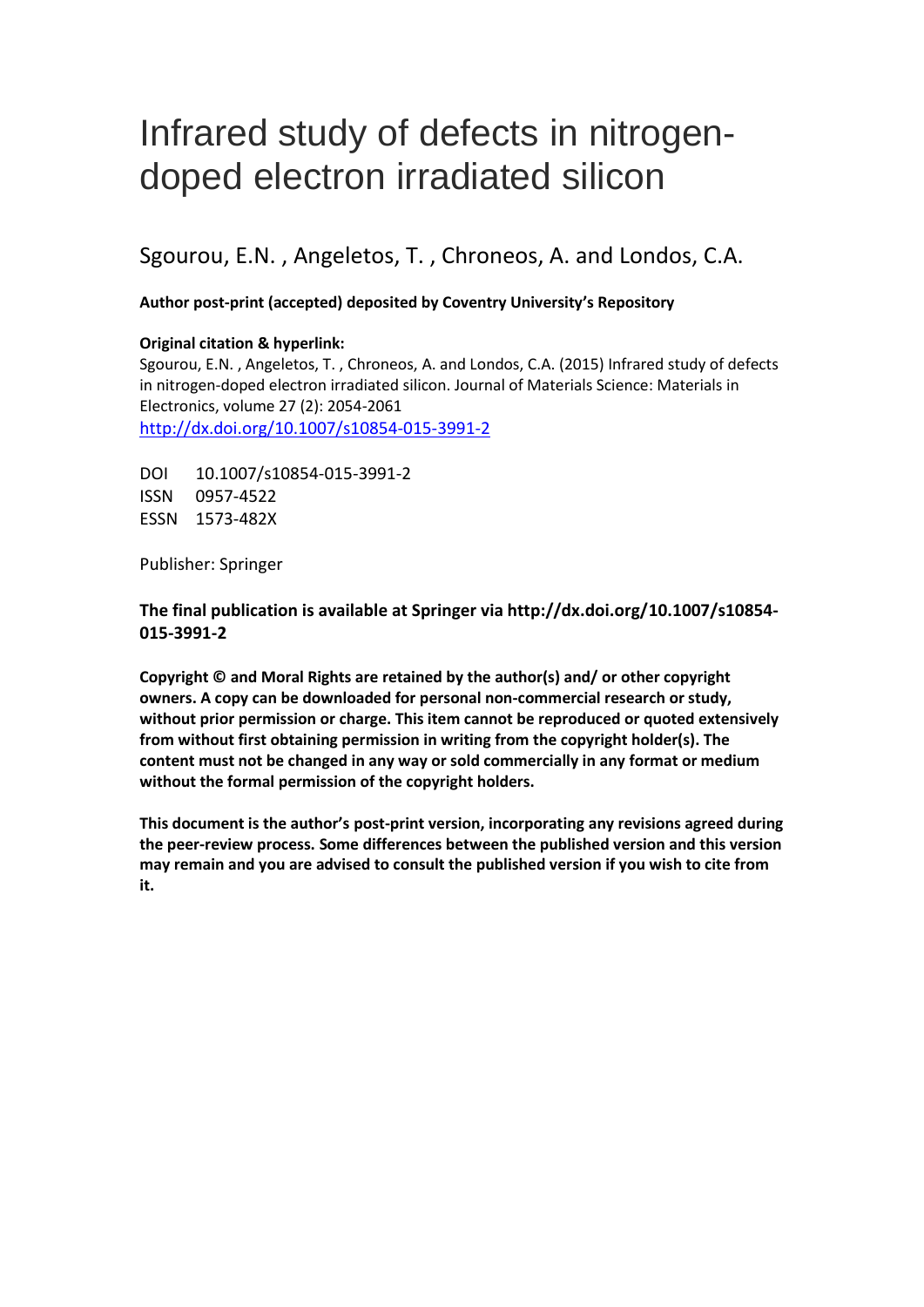# Infrared study of defects in nitrogen-doped electron irradiated silicon

E. N. Sgourou,<sup>1</sup> T. Angeletos,<sup>1</sup> A. Chroneos<sup>2,3,a)</sup> and C.A. Londos,<sup>1,b)</sup>

*<sup>1</sup>University of Athens, Solid State Physics Section, Panepistimiopolis Zografos, Athens 157 84, Greece <sup>2</sup>Department of Materials, Imperial College London, London SW7 2AZ, United Kingdom <sup>3</sup>Faculty of Engineering and Computing, Coventry University, Priory Street, Coventry CV1 5FB, United Kingdom*

#### **Abstract**

Nitrogen is a key dopant in Czochralski silicon (Cz-Si) widely used to control properties of Si wafers for applications in the microelectronics industry. Most of these properties are affected by defects and their processes. Here we employ Fourier transform infrared (FTIR) spectroscopy to investigate the existence of radiation induced N-related defects in Si. Besides well-known signals of substitutional  $(N_s)$  at 653 cm<sup>-1</sup>, interstitial (N<sub>i</sub>) at 691 cm<sup>-1</sup>, N<sub>2</sub> at 766 cm<sup>-1</sup>, N-O complexes at 801, 996 and 1026 cm<sup>-1</sup> and N<sub>2</sub>O at 973 and 996 cm<sup>-1</sup> we determined some additional signals. The pair of bands at  $646$  and  $663$  cm<sup>-1</sup> has been tentatively correlated with the N<sub>s</sub>V pair in agreement with previous theoretical calculations. Similarly the pair of bands at 725 and 778 cm<sup>-1</sup> has been tentatively correlated with the  $N_2V$  complex and another pair of bands at 930 and 953 cm<sup>-1</sup> may be related with the  $N_2Si<sub>I</sub>$  complex. Additionally, oxygen-vacancy defects such as the vacancy-oxygen pair (A-center or *V*O) are common in electron irradiated Si and can impact the material and electronic properties of Si. We investigate and compare the effect of N doping on oxygen-vacancy defects in electron irradiated Si. It is determined that nitrogen reduces the production of *V*O defects.

**Keywords:** silicon; nitrogen; oxygen; electron irradiation; FTIR Electronic mails: <sup>a)</sup> [ab8104@coventry.ac.uk;](mailto:ab8104@coventry.ac.uk) <sup>b)</sup> [hlontos@phys.uoa.gr](mailto:hlontos@phys.uoa.gr)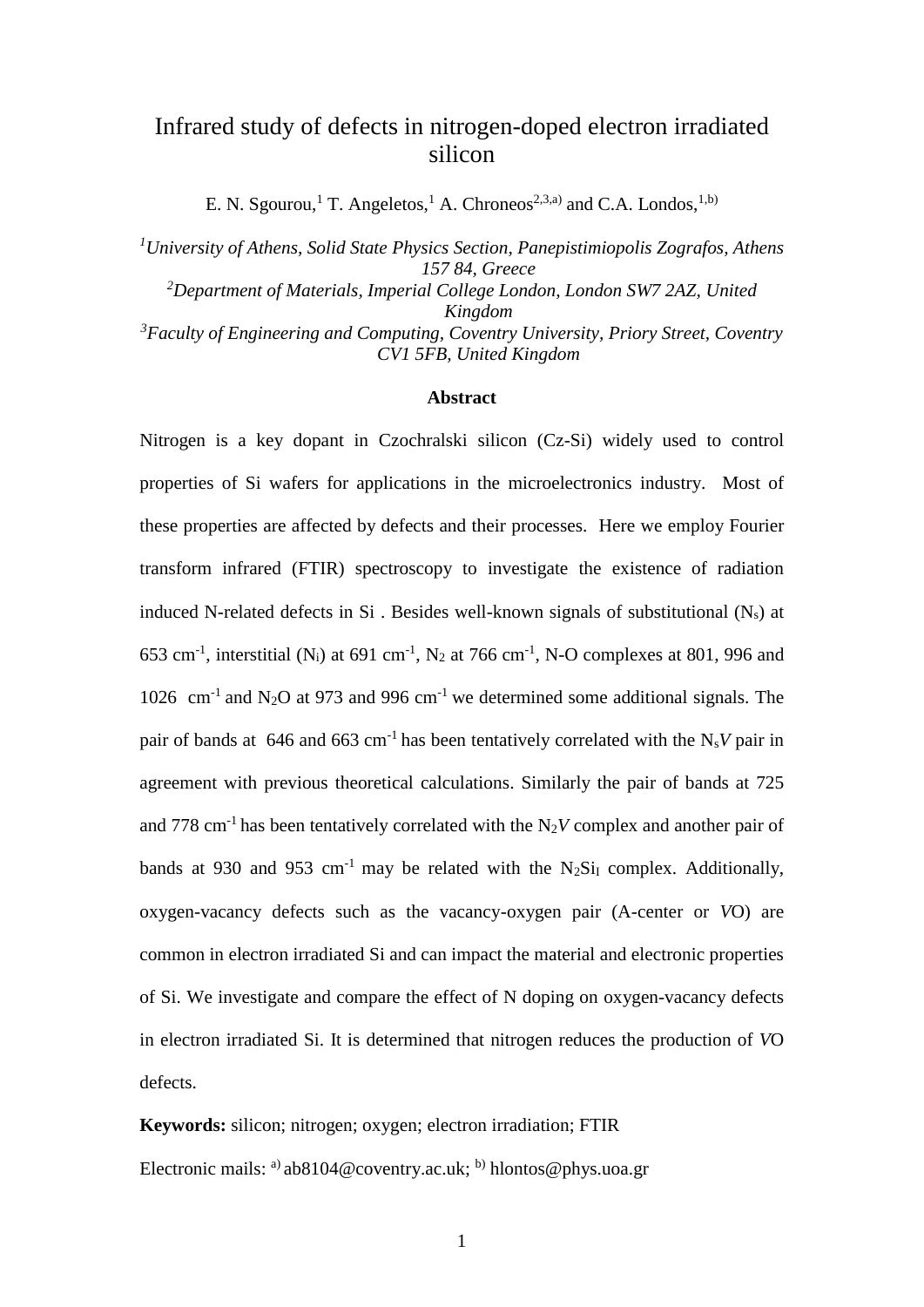## **1. Introduction**

Si been the main semiconductor material for numerous nanoelectronic, sensor and photovoltaic devices. 1-5 The ever decreasing dimensions of devices makes defect processes very important. Their detailed understanding can impact material and/or device properties and is still not well established for many systems.<sup>6-10</sup>

From a technological viewpoint, oxygen (O) impurities are important in electron irradiated Si and their control is necessary to optimise devices. FTIR spectroscopy has been used for many years to investigate the production and annealing behavior of defects in irradiated Si. In previous studies Localised Vibrational Modes (LVM) arising from oxygen-related and carbon-related defects in Si have been assigned to particular defects. The *V*O defect (also known as the Acenter) band at 830 cm<sup>-1</sup> has been assigned<sup>11,12</sup> to the neutral charge state and is the archetypal oxygen-related defect in Si. Upon thermal annealing at elevated temperatures, *V*O becomes mobile and begins to patricipate in various reactions. Important among them are those involving the addition of oxygen atoms to the initial *VO* pair leading to the sequential formation of  $VO_n$  (n > 1) complexes.<sup>12, 13</sup> The first member of the  $VO_n$  (n > 1) family is the  $VO_2$  defect with a well-known IR band associated with it at  $\sim 888$  cm<sup>-1</sup>. Another important reaction channel is that involving the addition of vacancies to the initial *V*O pair leading to the sequential formation of  $V_{\text{m}}O$  (m > 1) complexes.<sup>14,15</sup> The first members of this family<sup>14,15</sup> are the *V*<sub>2</sub>O and the  $V_3$ O defects with well-known IR bands at ~825 cm<sup>-1</sup> and ~839 cm<sup>-1</sup>, respectively. In recent studies oxygen-related defects and their control have been thoroughly investigated.16-18

More than five decades after the optical detection of N in  $Si$ ,<sup>19</sup> N-related defects are still of interest, due to their impact on intrinsic point defects and defect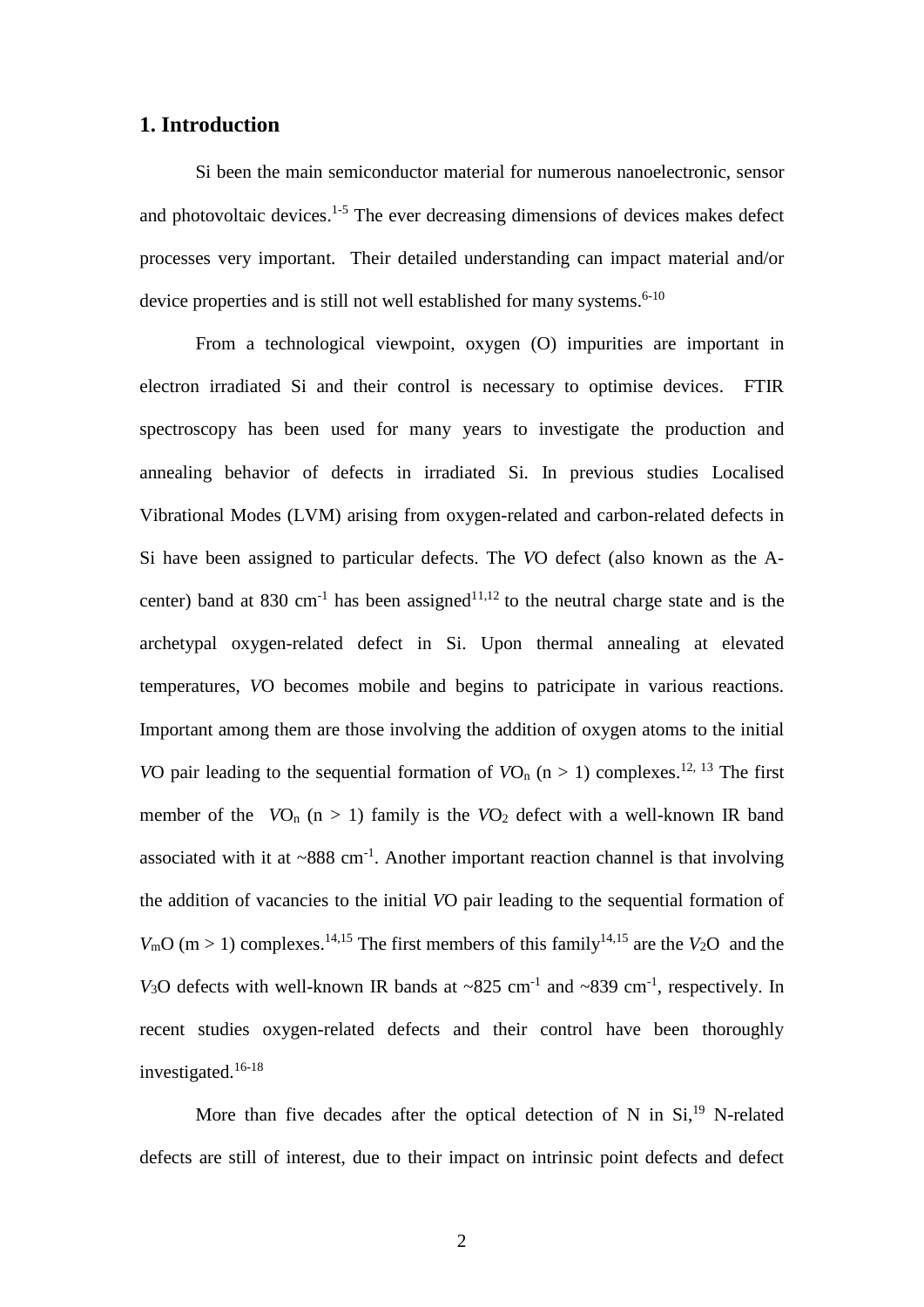clusters in  $Si^{20-23}$  From a technological viewpont, inspite of their low solubility, N impurities (a) impact the mechanical properties of  $Si^{24,25}$  (b) interact with vacancies and affect the size and kinetics of void growth (these cause gate oxide failure)<sup>26</sup>, (c) enhance oxygen precipitation<sup>27–30</sup> and form shallow thermal donors with oxygen.<sup>24</sup>

Before considering the interaction of N with other defects and impurities, it is important to establish the most stable form of N in the Si lattice. The N substitutional behaves as a deep level impurity and is a trigonally distorted defect with  $C_{3\nu}$ symmetry.<sup>31-33</sup> In situations when N is present in high concentrations such as the case of hydrogenated amorphous Si, N acts as a donor.<sup>34,35</sup> Additionally, the diffusion of N in Si has not been fully described, in spite of numerous years of research. <sup>36</sup> The dominant state of N in Si has been found to be the N interstitial pair  $(N_2)$ , both experimentally (IR and channeling experiments) and theoretically.<sup>33,37-39</sup> The main reasons that  $N_2$  is the dominant form, as compared to  $N_s$ , are chemical and geometrical. <sup>40</sup> Recent density functional theory (DFT) calculations by Zhu *et al.*<sup>41</sup> showed that  $N_i$  has a low activation energy for diffusion (0.3 eV) and this implies that N<sup>i</sup> can easily diffuse even at room temperature and can therefore combine with a vacancy to form  $N_s$  or with a  $N_i$  atom to form a  $N_2$  defect. A small percentage of N  $(\sim 10\%)$  possesses an off-center substitutional configuration N<sub>s</sub>. The dominant form of N in Si is a N-N pair which gives rise to two IR bands at 766 and 963 cm<sup>-1</sup>.<sup>32</sup> DFT calculations have determined that the pair consists of two neighboring <100> oriented N-Si split interstitials,<sup>37</sup> yielding a N<sub>i</sub>-N<sub>i</sub> structure. Additionally, we note that the N<sub>i</sub> center also exists, and a LVM band at  $690 \text{ cm}^{-1}$  has been associated with the defect.<sup>42</sup> Thus, N in the IR spectra of irradiated Si is expected to have spectroscopic signatures as  $N_s$ ,  $N_i$  and  $N_i$ - $N_i$ .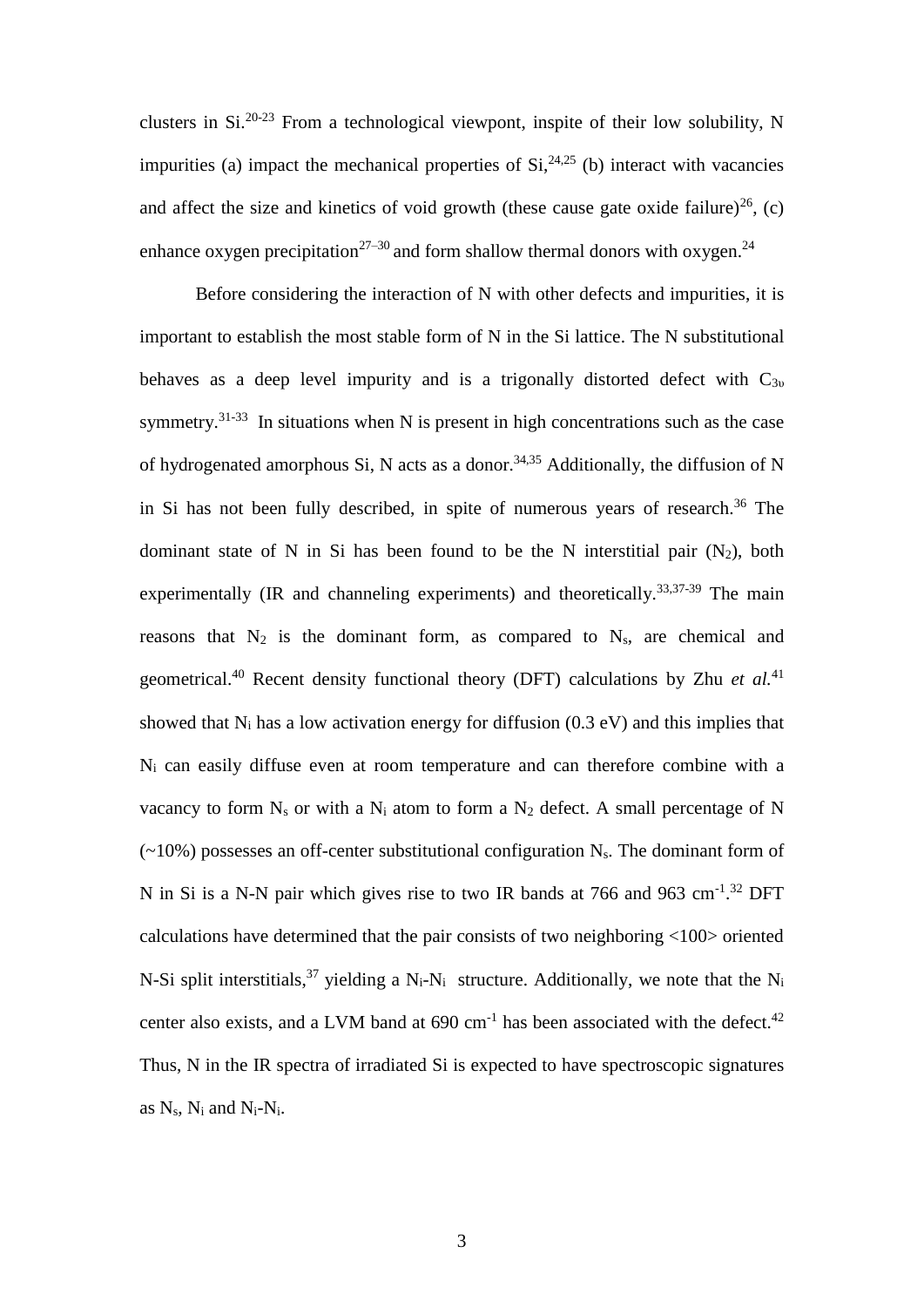It is well-known both from experimental and theoretical investigations that N in Si has a tendency to associate with vacancies and self-interstitials  $(Si<sub>I</sub>)$ .  $^{31,36,38-40,43,44}$ Indeed, N pairs with a *V* to form N-*V* complexes as has been determined through positron annihilation spectroscopy studies in N implanted Si.<sup>43</sup> Oxygen precipitation studies in N-doped Si have concluded that NV pairs function as precipitate nuclei<sup>45</sup> in agreement with first principles thermodynamic calculations, <sup>40</sup> which have verified the stability of N*V* defects. Remarkably, it has been shown theoretically that a  $N_2V_2$ structure is the most stable form of  $N-V$  defects<sup>40</sup>, and it has also been suggested to act as oxygen precipitate nuclei.<sup>39,46,47</sup> On the other hand, N is expected to react with  $Si<sub>I</sub>$ , and the formation of a  $(N_i)_2Si$  defect has been studied theoretically.<sup>38</sup>

Nitrogen also interacts with other impurities including oxygen.<sup>32</sup> Nitrogenoxygen complexes have been reported in several experimental and theoretical works.<sup>36,44,48-54</sup> IR bands at 1026, 996, 801 cm<sup>-1</sup> as well as at 1018 and 810 cm<sup>-1</sup> have been associated with nitrogen-oxygen complexes.<sup>50</sup>

As a result, when N is present in the Si lattice, it is expected to affect the various reactions that take place upon material processing as thermal treatments, irradiation, etc. For irradiated N-doped Cz-Si, it is of interest to investigate the effect of N on the formation of irradiation defects, their reactions, and their evolution upon annealing. In the present study, we use FTIR to investigate the impact of N on the production of *V*O defects in electron irradiated Si.

### **2. Experimental Methodology**

We used two groups of samples cut from prepolished Cz-Si wafers. One group of Cz-Si samples contained N and the other was N-free for comparison purposes. The N concentrations were given by the provider of the samples. The carbon  $(606 \text{ cm}^{-1})$  and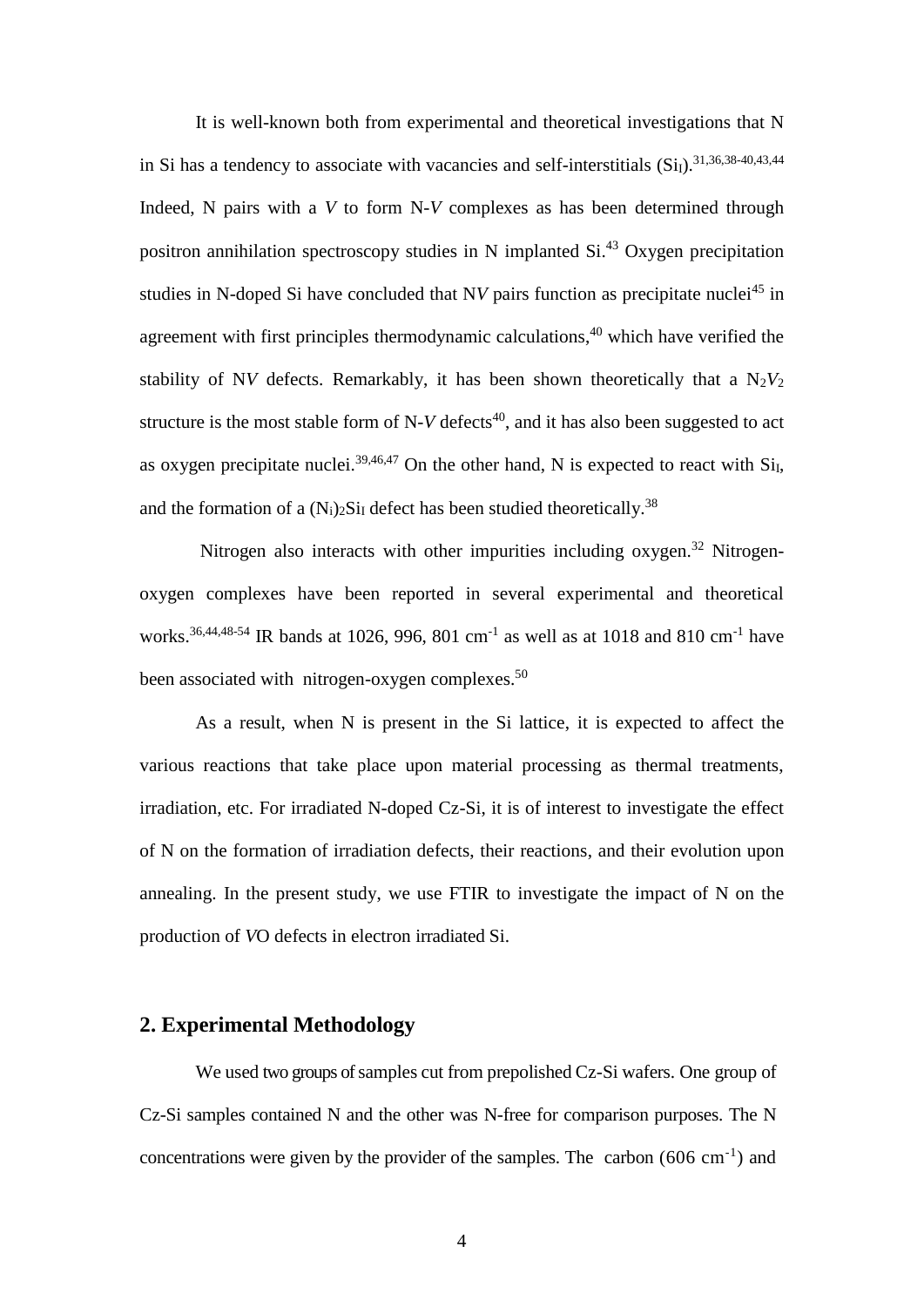oxygen (1106 cm<sup>-1</sup>) concentrations were determined by infrared spectroscopy using calibration coefficients  $1.0x10^{17}$  cm<sup>-2</sup> and  $3.14x10^{17}$  cm<sup>-2</sup>, respectively.<sup>55,56</sup> The nitrogen, oxygen and carbon concentrations are given in Table 1. The samples were irradiated with 2 MeV electrons with a fluence of  $2x10^{-18}$  cm<sup>-2</sup>, at about 70 °C, using the Dynamitron accelerator at Takasaki-JAERI (Japan). After the irradiation, all the samples were subjected to 20 min isochronal anneals up to 600 °C in open furnaces with a step of 10 °C. Following each annealing step, IR spectra were recorded at room temperature using an FTIR spectrometer (JASCO-470 plus) with a resolution of  $1 \text{ cm}^{-1}$ . The two phonon background absorption was subtracted from each spectrum by using a float-zone sample of equal thickness.

### **3. Results and Discussion**

Figure 1 shows IR spectra for the N-doped Si sample N<sub>95</sub> prior to irradiation, after the irradiation and at a characteristic temperature in the course of the 20 min isochronal annealing sequence  $\sim$ 450 °C, respectively. The insets to the figure show spectral ranges in magnification, in order to have a better picture of the numerous bands appearing in the spectra. Characteristic among them, in the spectra prior to irradiation Fig. 1(a), are the bands at  $653 \text{ cm}^{-1}$  of N<sub>s</sub>, at  $691 \text{ cm}^{-1}$  of N<sub>i</sub>, at  $766$  and  $963$ cm<sup>-1</sup> of the N<sub>2</sub> pair, at 801 and 996 cm<sup>-1</sup> of the N<sub>2</sub>O complex<sup>36,50</sup> and at 810 cm<sup>-1</sup> of the  $N_2O_2$  complex.<sup>36,50</sup> A number of other bands that appear in the spectra are presently unidentified, for example at 645, 673, 756, 925, 1012, 1032  $cm^{-1}$  and so on. Possibly, the latter two bands at 1032 cm<sup>-1</sup> and at 1012 cm<sup>-1</sup> may correspond, respectively, to the 1026 cm<sup>-1</sup> band of the N<sub>2</sub>O structure<sup>36,50</sup> and the 1018 cm<sup>-1</sup> band of the N<sub>2</sub>O<sub>2</sub> structure.<sup>36,50</sup> On the other hand, in the spectra after irradiation, Fig. 1(b), signals appear, in addition to the well-known band of the  $VO$  defect  $^{12,57}$  at 830 cm<sup>-1</sup>.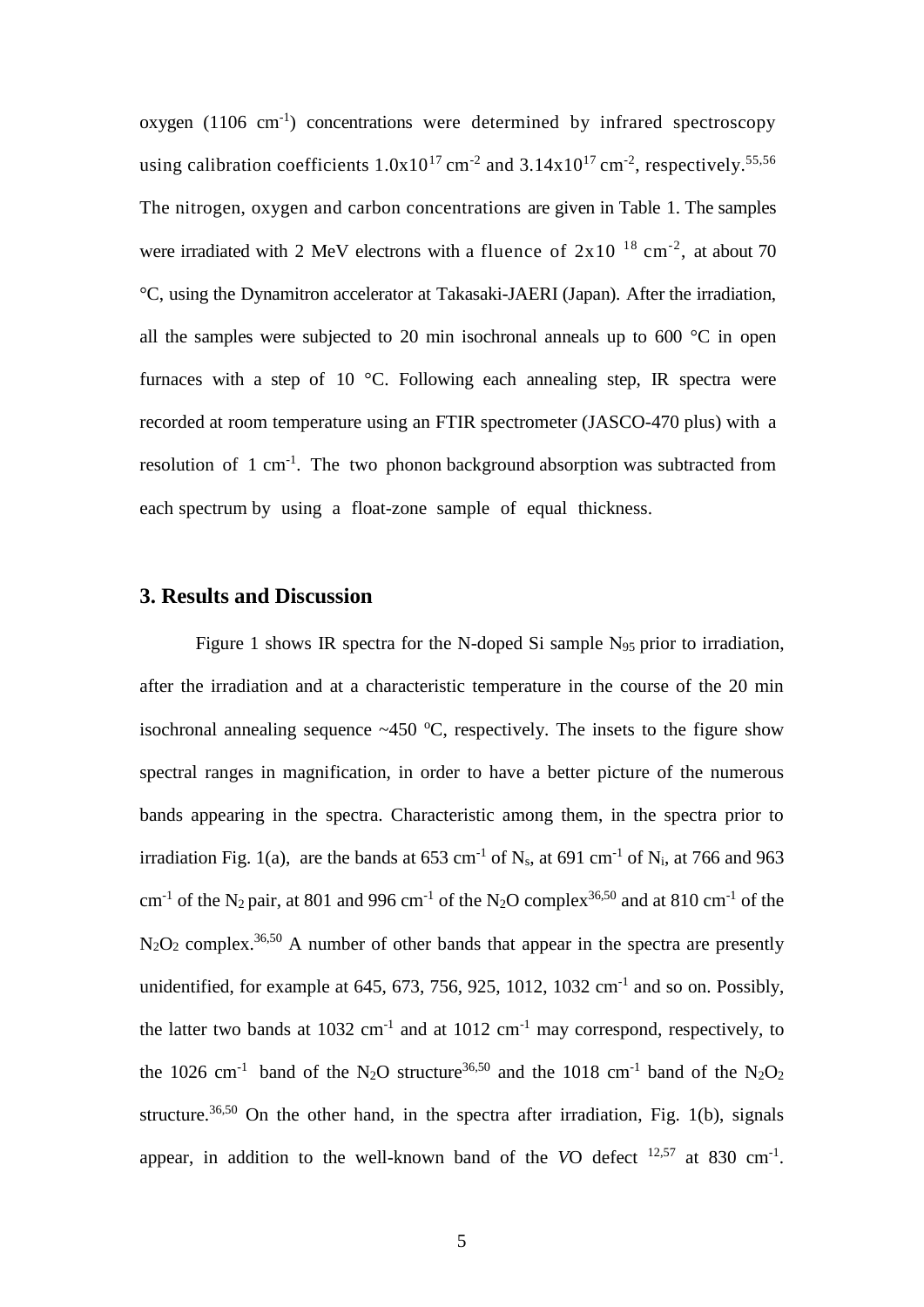Important among them is, for example, a band at  $663 \text{ cm}^{-1}$ . A band at this wavenumber has been theoretically predicted to originate from the  $N_sV$  pair.<sup>38</sup> A very weak band at 646 cm<sup>-1</sup> may also be related to the latter defect.<sup>38</sup>Moreover, a pair of bands at 725 and 778 cm<sup>-1</sup> observed here can be tentatively attributed to the  $N_2V$ defect.<sup>44</sup> We note that a LVM frequency at 781 cm<sup>-1</sup> was calculated<sup>21</sup> to be related to the N<sub>2</sub>V structure. Additionally, another pair of bands at 930 and 953 cm<sup>-1</sup> seen in these studies can be tentatively attributed to the  $N_2Si<sub>I</sub>$  structure, as theoretical calculations of the LVM frequencies of the latter structure may suggest.<sup>38</sup> Indeed, six LVM frequencies have been calculated to be related to the  $N_2Si<sub>I</sub>$  structure and two values around 936.2 and 947.6  $cm^{-1}$  may correspond to our experimental frequencies at 930 and 953 cm<sup>-1</sup>. Here, we observe only two peaks out of the six suggested theoretically, however, the signals are very weak and maybe these bands are undetected. In any case further experimental work is necessary to verify the above assignments. After annealing at ~450 °C Fig 1(c), besides the well-known bands<sup>12,57</sup> of the  $VO_2$  defect at 890 cm<sup>-1</sup> and the  $VO_3$  at 905, 967 and 1000 cm<sup>-1</sup>, other signals are also present in the spectra. A full account of the bands appearing in the spectra of Fig. 1(a)-(c) is reported in Table 2, with an emphasis on the N-related bands.21,32,36,38,42,44,49-51,58,59 Possible identifications of these bands in relation to information appearing in the literature is also included in Table 2 to give a tentative assignments of the defects appearing in the spectra of this experiment.

Figure 2 shows the IR spectra of the N-free Cz-Si sample  $M_5$  prior to irradiation, after irradiation, and at a characteristic temperature  $(-450 \degree C)$  in the course of the 20 min isochronal annealing sequence, respectively. The spectra are given for comparison purposes with those of the N-doped Si sample. Importantly, the N-free sample contains carbon, and after irradiation, some well-known C and O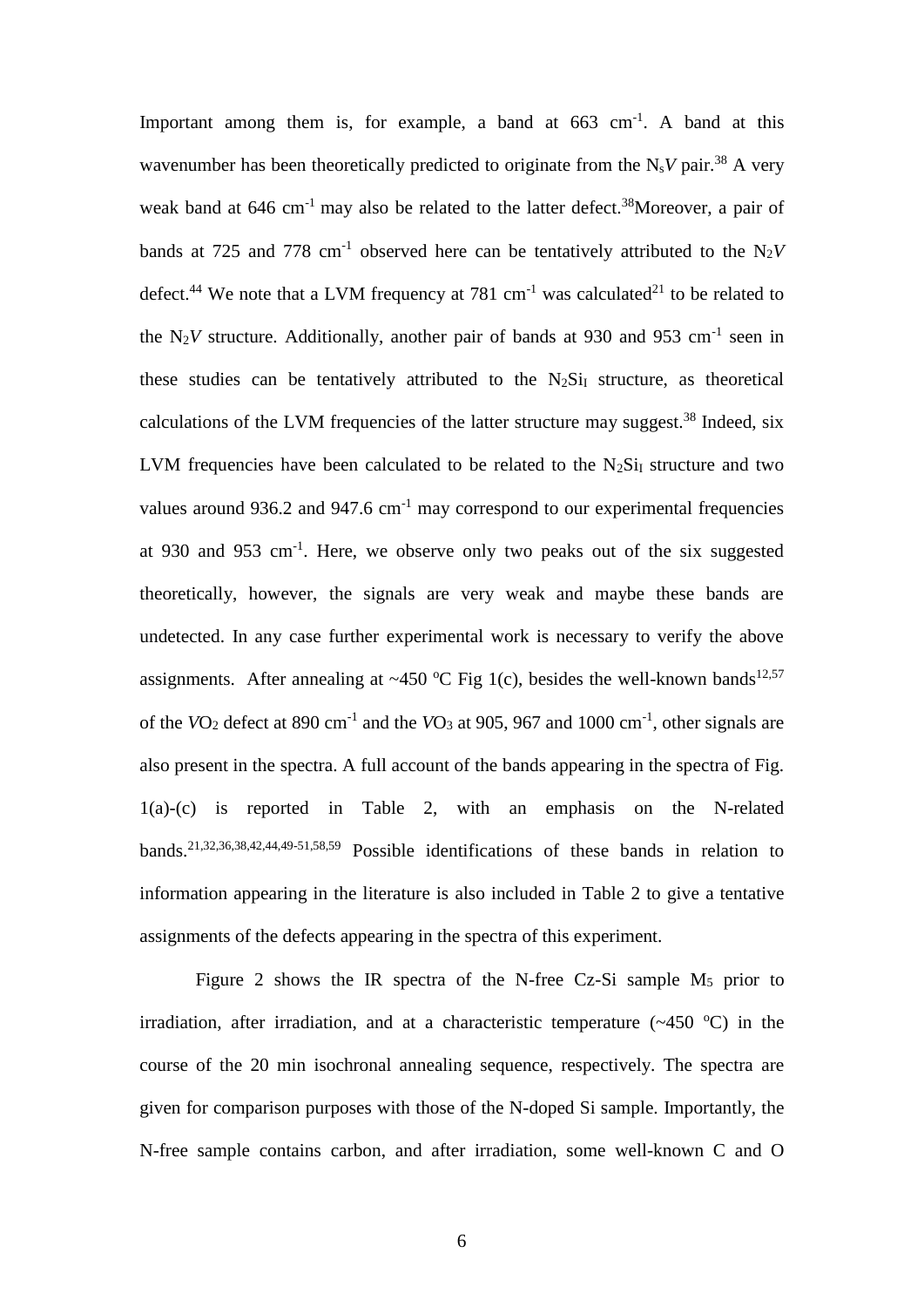related bands appear in the IR spectra, for example the band at  $865 \text{ cm}^{-1}$  assigned to the C<sub>i</sub>O<sub>i</sub> defect, two bands at 936 and 1020 cm<sup>-1</sup> assigned to the C<sub>i</sub>O<sub>i</sub>S<sub>1</sub><sub>I</sub> complex, a band at 994 cm<sup>-1</sup> tentatively assigned to with the C<sub>i</sub>O<sub>s</sub>S<sub>1</sub><sub>I</sub> complex, and so on.<sup>60-63</sup> These bands are beyond the scope of the present work. One of the purposes of this study is to investigate the effect of N on the production of the *V*O defect in Si, and the presence of C in the N-free sample should be taken into account since the latter impurity also affects the formation of the *V*O defect. The relative discussion will be presented below.

Figure 3 presents Lorentzian profiling of the *V*O frequency range at some characteristic temperatures both for the N<sub>95</sub> (Fig. 3(a)) and the M<sub>5</sub> (Fig. 3(b)) samples. Besides the 830 cm<sup>-1</sup> band of *VO* defect, two bands at 826 and 839 cm<sup>-1</sup> correlated<sup>14,15</sup> respectively with the *V*2O and *V*3O defects are observed.

Figure 4 shows the evolution of the  $V_2O(826 \text{ cm}^{-1})$  (a) and the  $V_3O(839 \text{ cm}^{-1})$ (b) bands. It is observed that the signals from the *V*2O and the *V*3O satellite bands are weaker in the N-doped N95 sample. At this stage it is not easy to definitely conclude about the role of N on the formation of the *V*2O and the *V*3O defects. The observed differences can reflect the influence of C which is present in the  $M_5$  sample. Indeed, C readily reacts with  $Si<sub>I</sub>$  allowing for more *V* to be available after irradiation. This is presumably realized in the spectra by the increase of the vacancy-related defects  $V_2O$ and the  $V_3O$  in the  $M_5$  sample.

Figure 5 shows the evolution with temperature of the *VO* and the *VO*<sub>2</sub> defects of the  $N_{95}$  and  $M_5$  samples. It is observed from Fig. 5 that N doping can limit the formation of *VO* and *VO*<sub>2</sub> defects. In particular, comparing the spectra of  $M_5$  and  $N_{95}$ samples it is estimated that the concentration of *V*O in the N-doped sample is about 33% smaller than in the N-free sample. However, the N-free  $M_5$  sample contains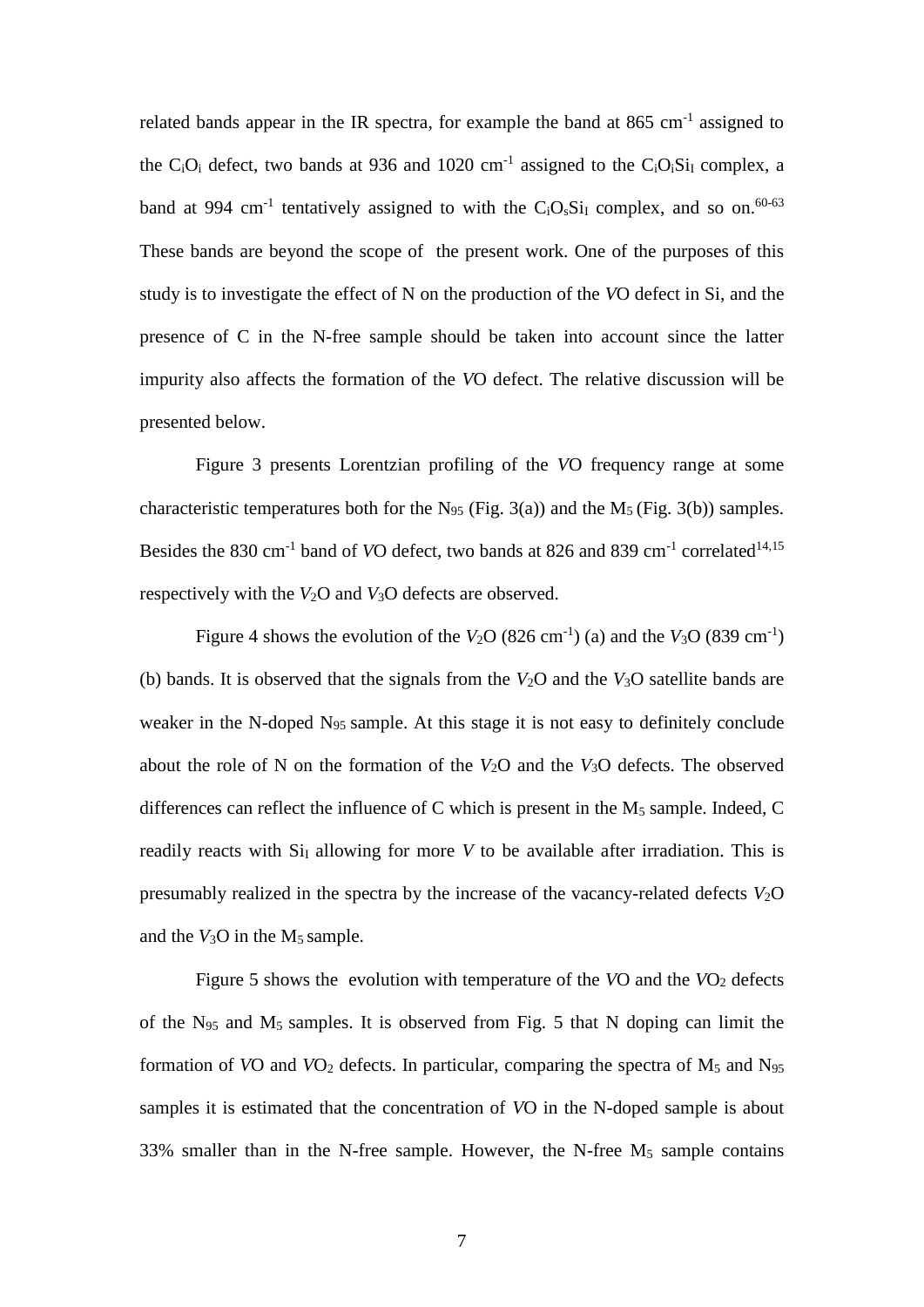carbon of  $\sim 10^{17}$  cm<sup>-3</sup>. It is well-known that the presence of C in the Si lattice enhances<sup>64,65</sup> the production of *VO*. Referring to Fig. 1 of Ref. 64 and assuming a C concentration of  $\sim 10^{16}$  cm<sup>-3</sup> for the N-doped sample, one can calculate that the induced increase of *V*O is about 4% for samples irradiated with a fluence of 5x10 <sup>17</sup> cm<sup>-2</sup>. Since in our case the fluence of irradiation was  $2x10^{18}$  cm<sup>-2</sup>, i.e. 4 times larger and taking also into account that the *V*O concentration is proportional to the square root of the fluence<sup>64</sup> the final increase of *VO* is  $\sim$ 8%. Consequently the net reduction of *V*O due to the N presence is approximately ~25%.

From a theoretical viewpoint calculations based on DFT have shown that the binding energy of N with the *V* to form the N*V* pair is 1.6-2.12 eV depending upon the methodology.38,66 This value is comparable to the calculated binding energy of 1.32- 2.21 eV to form the *V*O defect.67-70 The similar binding energies of the N*V* and *V*O defects implies that N competes with O in capturing *V* in irradiated Si. Thus, the N*V* as well as the  $N_2V$  centers are expected to form<sup>38,40</sup> besides the *VO* pair. Notably, the  $N_2V$  defect is highly bound (4.46 eV).<sup>66</sup> Of course, N concentration is at least three orders of magnitude less than that of O in our Cz-Si samples and it is expected that most of the vacancies produced in the course of irradiation, in particular those avoiding annihilation by self-interstitials or/and those pairing with other vacancies, would pair with O to form *V*O pairs. However, some *V* will associate with N atoms leading to the reduction of the *V*O formation in agreement with the observations in the spectra. Of course, it would be better to compare between a N-doped and a N-free sample. However, in our case the N-free sample contains C making the comparison between the intensities of the *V*O defects in the two samples more complicated. Nevertheless, from previous studies 64, <sup>65</sup> the effect of C on the *V*O production was elucidated and the comparison between the two samples was possible. Local strain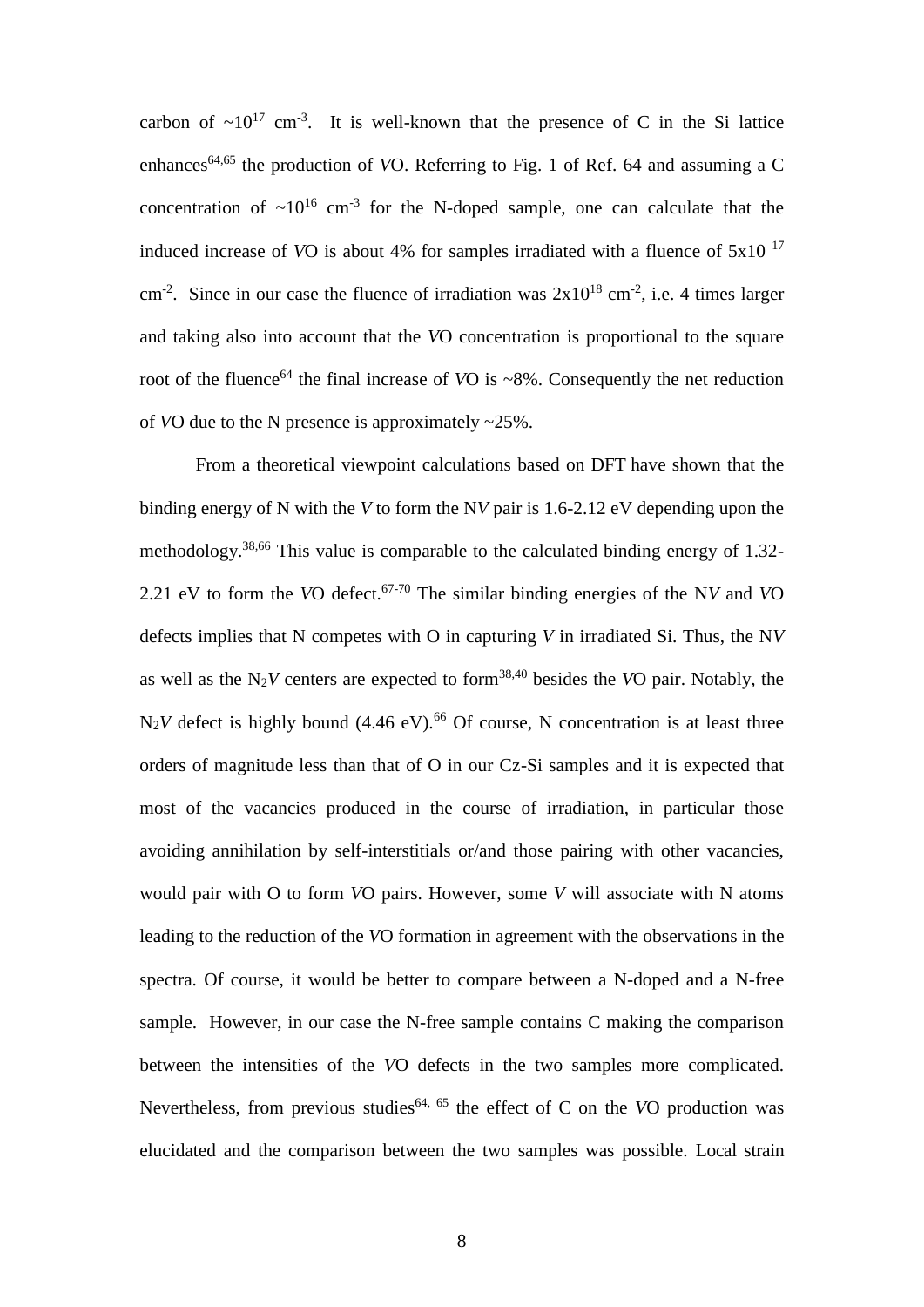and/or pressure variations can impact materials properties<sup>71-75</sup> and as such we aim to investigate the effect of the introduction of large N concentrations on the production and stability of related clusters and *V*O defects in Si.

## **4. Conclusions**

FTIR spectroscopy is employed to investigate the formation of N-related radiation defects as well as the impact of N on the production of *V*O defects in electron irradiated Si. A number of weak IR bands are tentatively attributed to Nrelated structures. In particular, two bands at  $646$  and  $663$  cm<sup>-1</sup> were attributed to a  $N_sV$  pair, two bands at 725 and 778 cm<sup>-1</sup> were attributed to the N<sub>2</sub>V complex and another pair of bands at 930 and 953 cm<sup>-1</sup> were attributed to the  $N_2Si<sub>I</sub>$  complex. Additional work involving irradiations at higher than  $2x10^{18}$  cm<sup>-2</sup> fluences are necessary to verify the above assignments. Indeed, stronger signals will allow the study of the thermal evolution of these defects to allow comparisons with the results from other experimental techniques. Furthermore, the present experimental results determined that N doping can reduce the formation of *V*O defects. The limitation of these defects will be beneficial as they can deleteriously impact materials properties and in turn the performance of devices.

#### **Acknowledgements**

The authors are grateful to Prof. A. Misiuk (Institute of Electron Technology, Warsaw, Poland) for the provision of the N-doped samples and to Prof. H. Ohyama (Kumamoto National College of Technology, Japan) for the electron irradiations.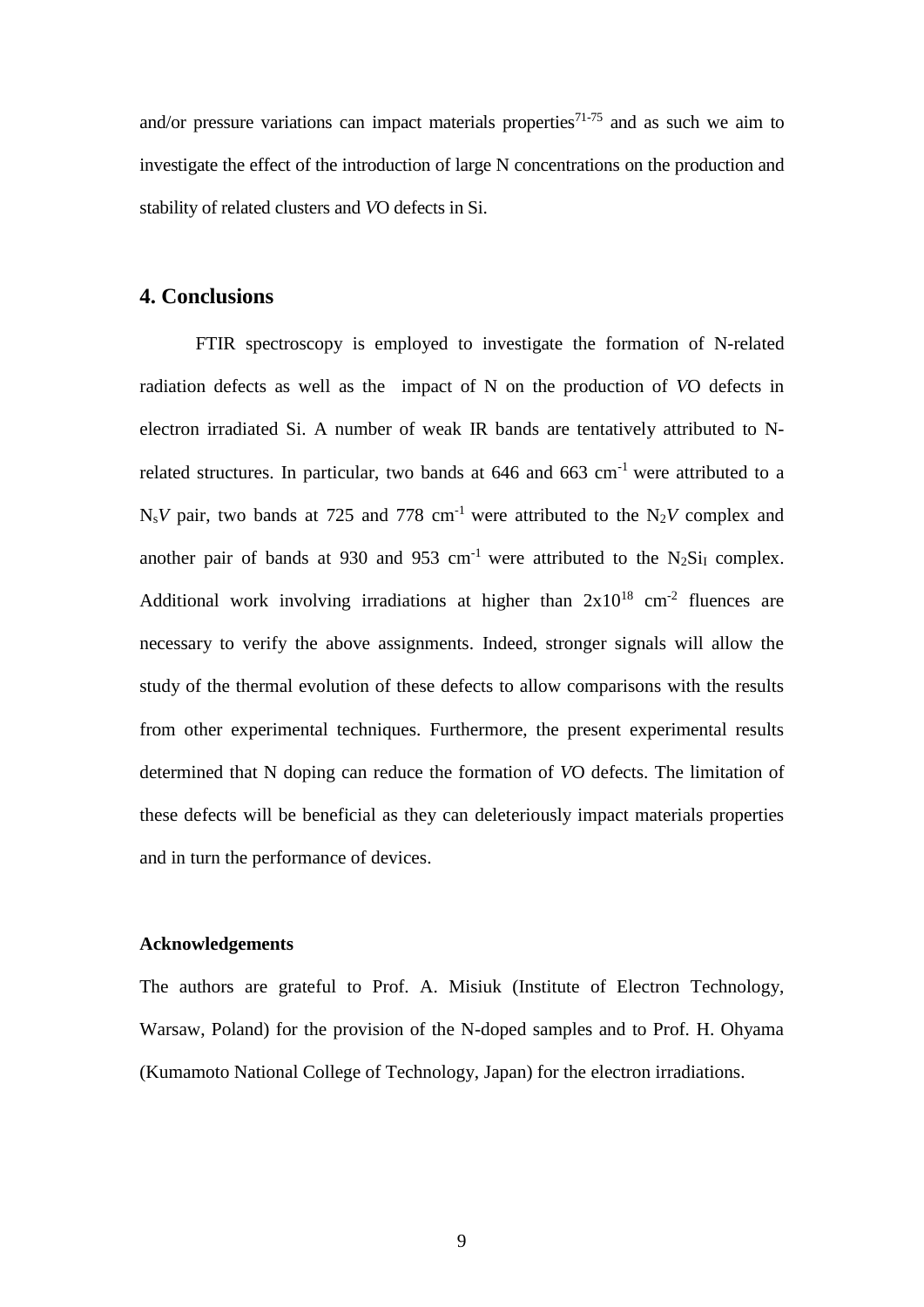#### **References**

<sup>1</sup>S. G. Cloutier, P. A. Kossyrev, and J. Xu, Nat. Mater. **4**, 877 (2005).

<sup>2</sup>E. Rotem, J. M. Shainline, and J. M. Xu, Appl. Phys. Lett. **91**, 051127 (2007).

<sup>3</sup>A. Chroneos, H. Bracht, R. W. Grimes, and B. P. Uberuaga, Mater. Sci. Eng. B **154- 155**, 72 (2008).

<sup>4</sup>D. D. Berhanuddin, M. A. Lourenco, R. M. Gwilliam, and K. P. Homewood, Adv. Funct. Mater. **22**, 2709 (2012).

<sup>5</sup>C. Gao, X. Ma, J. Zhao, and D. Yang, J. Appl. Phys. **113**, 093511 (2013).

<sup>6</sup>S. Takeuchi, Y. Shimura, O. Nakatsuka, S. Zaima, M. Ogawa, and A. Sakai, Appl. Phys. Lett. **92**, 231916 (2008).

<sup>7</sup>L. I. Murin, E. A. Tolkachava, V. P. Markevich, A. R. Peaker, B. Hamilton, E. Monakhov, B. G. Svensson, J. L. Lindström, P. Santos, J. Coutinho, and A. Carvalho, Appl. Phys. Lett. **98**, 182101 (2011).

<sup>8</sup>A. Chroneos, C. A. Londos, and E. N. Sgourou, J. Appl. Phys. **110**, 093507 (2011).

<sup>9</sup>E. Kamiyama, K. Sueoka, and J. Vanhellemont, J. Appl. Phys. **111**, 083507 (2012).

<sup>10</sup>P. Chen, X. Yu, X. Liu, X. Chen, Y. Wu, and D. Yang, Appl. Phys. Lett. **102**, 082107 (2013).

- 11 J. W Corbett, G. D.Watkins, and R. S. McDonald, Phys. Rev.**135**, A1381 (1964).
- <sup>12</sup>C. A. Londos, L. G. Fytros, G. J. Georgiou, Defects and Diffusion Forum **171-172**, 1 (1999).
- <sup>13</sup>L. I. Murin, J. L. Lindstrom, B. G. Svensson, V. P. Markevich, A. R. Peaker and C. A. Londos, Solid State Phenomena **108-109**, 267 (2005).
- <sup>14</sup>N. V. Sarlis, C. A. Londos and L. G. Fytros, J. Appl. Phys. **81**, 1645 (1997).
- <sup>15</sup>L. I. Murin, B. G. Svensson, J. L. Lindstrom, V. P. Markevich and C. A. Londos, Solid State Phenomena **156-158**, 129 (2010).
- <sup>16</sup>A. Chroneos, C. A. Londos, E. N. Sgourou, and P. Pochet, Appl. Phys. Lett. **99**, 241901 (2011).

<sup>17</sup>E. N. Sgourou, D. Timerkaeva, C. A. Londos, D. Aliprantis, A. Chroneos, D.

Caliste, and P. Pochet, J. Appl. Phys. **113**, 113506 (2013).

<sup>18</sup>H. Wang, A. Chroneos, C. A. Londos, E. N. Sgourou, and U. Schwingenschlögl, Appl. Phys. Lett. **103**, 052101 (2013).

<sup>19</sup>W. Kaiser and C. D. Thurmond, J. Appl. Phys. **30**, 427 (1959).

<sup>20</sup>H. C. Alt and H. E. Wagner, J. Appl. Phys. **106**, 103511 (2009).

- <sup>21</sup>F. Sahtout Karoui and A. Karoui, J. Appl. Phys. **108**, 033513 (2010).
- <sup>22</sup>V. V. Voronkov and R. Falster, J. Appl. Phys. **112**, 013519 (2012).
- <sup>23</sup>M. Belli, M. Fanciulli, D. Batani, Phys. Rev. B **89**, 115207 (2014).
- <sup>24</sup>K. Sumino, I. Yonenaga, M. Imai, and T. Abe, J. Appl. Phys. **54**, 5016 (1983).
- <sup>25</sup>M. Akatsuka and K. Sueka, Jpn. J. Appl. Phys., Part 1 **40**, 1240 (2001).

<sup>26</sup>H. Ishii, S. Shiratake, K. Oka, K. Motonami, T. Koyama, and J. Izumitani, Jpn. J. Appl. Phys., Part 2 **35**, L1385 (1996).

 $27K$ . Nakai, Y. Inoue, H. Yokota, A. Ikari, J. Takahashi, A. Tachikawa, K. Kitahara, Y. Ohta, and W. Ohashi, J. Appl. Phys. **89**, 4301 (2001).

<sup>28</sup>R. F. X. Ma, X. Yu, and D. Yang, Appl. Phys. Lett. **81**, 496 (2002).

<sup>29</sup>D. Yang, J. Chu, J. Xu, and D. Que, J. Appl. Phys. **93**, 8926 (2003).

<sup>30</sup>N. Fujita, R. Jones, J. P. Goss, P. R. Briddon, T. Frauenheim. and S. Öberg. Appl. Phys. Lett. **87**, 021902 (2005).

<sup>31</sup>K. L. Brower, Phys. Rev. B **26**, 6040 (1982).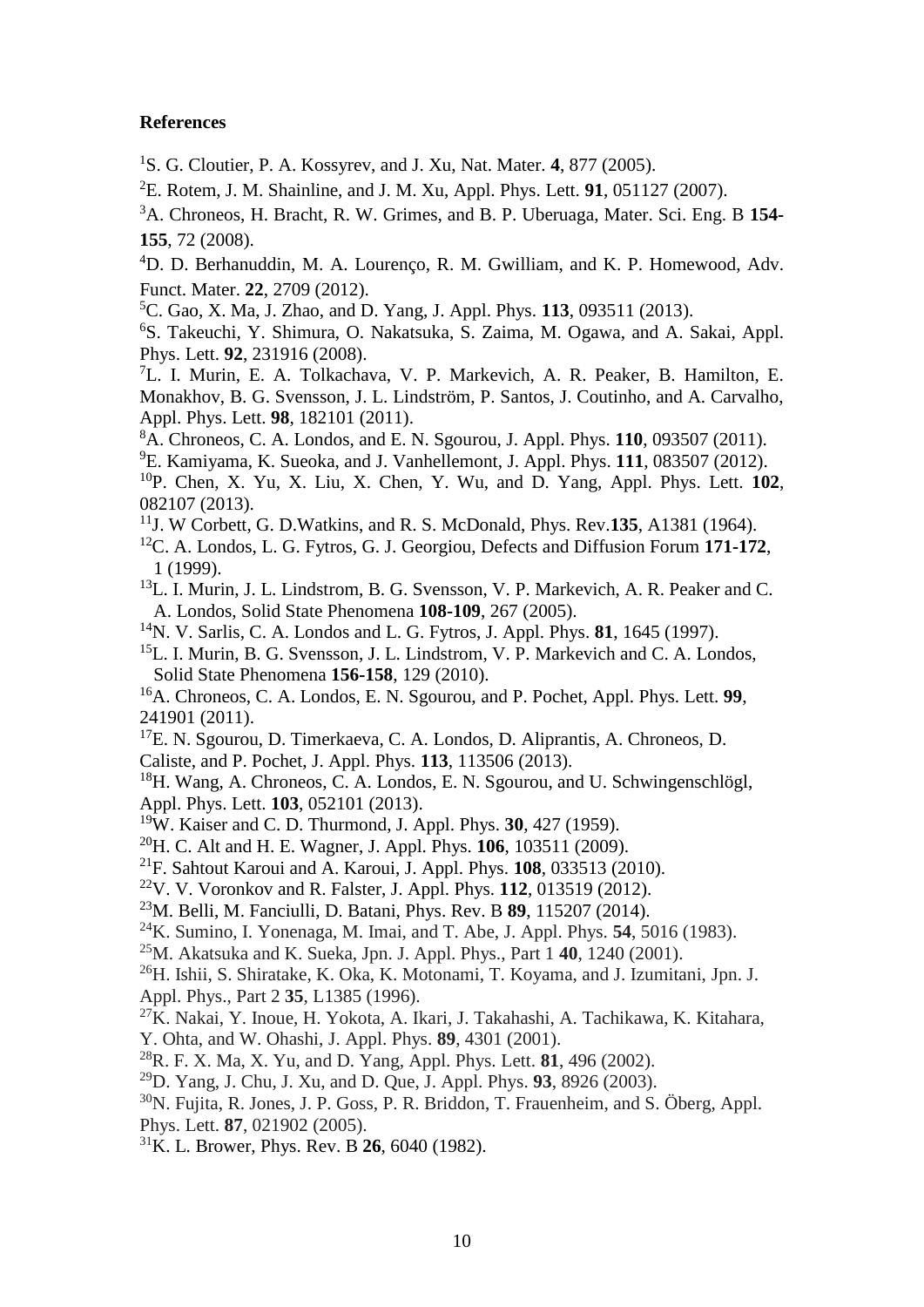$32$ H. J. Stein, in Oxygen, Carbon, Hydrogen and Nitrogen in Crystalline Silicon, edited by J. C. Mikkelsen, Jr., S. J. Pearton, J. W. Corbett, and S. J. Pennycook (MRS), Pittsburg, PA, 1986), Vol. **59**, 523.

<sup>33</sup>K. L. Brower, Phys. Rev. Lett. **44**, 1627 (1980).

<sup>34</sup>Y. Yatsurugi, N. Akiyama, Y. Endo, and T. Nozaki, J. Electrochem. Soc. **120**, 975 (1973).

35 J. H. Zhou, K. Yamaghuchi, Y. Yamamoto, and T. Shimizu, J. Appl. Phys. **74**, 5086 (1993).

<sup>36</sup>X. Yu, J. Chen, X. Ma, and D. Yang, Mater. Sci. Eng. R **74**, 1 (2013).

<sup>37</sup>R. Jones, S. Öberg, F. B. Rasmussen and B. B. Nielsen, Phys. Rev. Lett. **72**, 1882 (1994).

38 J. P. Goss, I. Halm, R. Jones, P. R. Briddon, and S. Öberg, Phys. Rev. B **67**, 045206 (2003).

<sup>39</sup>H. Sawada and K. Kawakami, Phys. Rev. B **62**, 1851 (2000).

<sup>40</sup>H. Kageshima, A. Taguchi, and K. Wada, Appl. Phys. Lett. **76**, 3718 (2000).

 $^{41}Z$ . Zhu, H. Shao, X. Dong, N. Li, B.-Y. Ning, X.-J. Ning, L. Zhao, and J. Zhuang,

Sci. Rep. **5**, 10513 (2015).

<sup>42</sup>H. J. Stein, Appl. Phys. Lett**. 47**, 1339 (1985).

<sup>43</sup>L. S. Adam, M. E. Law, S. Szpala, P. J. Simpson, D. Lawther, O. Dokumaci and S. Hegda, Appl. Phys. Lett. **79**, 523 (2001).

<sup>44</sup>N. Inoue, H. Ohyama, K. Watanabe, H. Seki and Y. Kawamura, Int. Conf. on Defects in Semiconductors 2013, AIP Conf. Proc.1583, 19 (2014).

<sup>45</sup>A. Karoui, F. S. Karoui, A. Kvit, and G. A. Rozgoni, and D. Yang, Appl. Phys. Lett. **80**, 2114 (2002).

<sup>46</sup>A. Taguchi, H. Kageshima and K. Wada, J. Appl. Phys. **97**, 053514 (2005).

<sup>47</sup>C. Cui, X. Ma, and D. Yang, J. Appl. Phys. **104**, 123523 (2008).

<sup>48</sup>H. J. Stein, in Defects in Electronic Materials, edited by M. Stavola, S. J. Pearton

and G. Davies (Materials Research Society, Pittsburgh, PA) Vol. **104**, 173 (1988).

<sup>49</sup>M. W. Qi, S. S. Tan, B. Zhu, P. X.cai, W. F. Gu, X. M. Xu, T. S. Shi, D. L. Que, and L. B. Li, J. Appl. Phys. **69**, 3775 (1991).

<sup>50</sup>D. Yang, D. Que, and K. Sumino, Phys. Stat. Sol. b **210**, 295 (1998).

<sup>51</sup>V. D. Ahmetov, H. Richter, and N. Inoue, Mater. Sci. Eng. B **134**, 207 (2006).

<sup>52</sup>P. Wagner, R. Oeder, and W. Zulehner, Appl. Phys. A **46**, 73 (1988).

<sup>53</sup>A. Gali, J. Miro, P. Deak, C. P. Ewels and R. Jones, J. Phys.: Condens. Matter **8**, 7711 (1996).

<sup>54</sup>H. Ch. Alt, Y. V. Gomeniuk, F. Bittersberger, A. Kempf, and D. Zemke, Mater. Sci. Semicond. Proc. **9**, 114 (2006).

<sup>55</sup>A. Baghdadi, W. M. Bullis, M. C. Choarkin, Y. Li, R. I. Scace, R. W. Series, P.Stallhofer, and M. Watanabe, J. Electrochem. Soc. **136**, 2015 (1989).

<sup>56</sup>J. L. Regolini, J. P. Stroquert, C. Ganter, and P. Siffert, J. Electrochem. Soc. **133**, 2165 (1986).

57 J. W. Corbett, G. D. Watkins, R. M. Chrenro and R. S. McDonald, Phys. Rev. **121,** 1015 (1961).

<sup>58</sup>R. Jones, C. Ewels, J. Goss, J. Miro, P. Deak, S. Öberg, and F. Berg Rasmussen, Semicond. Sci. Technol. **9**, 2145 (1994).

<sup>59</sup>N. Inoue, M. Nakatsu, H. Ono, and Y. Inoue, Mater. Sci. Eng. B **134**, 202 (2006).  $60G$ . Davies and R. C. Newman, in Handbook of Semiconductors, Materials Properties and Preparations, edited by T. S. Moss and S. Mahajan (North Holland, Amsterdam, 1994), p. 1557.

<sup>61</sup>C. A. Londos, Semicond. Sci. Technol. **5**, 645 (1990).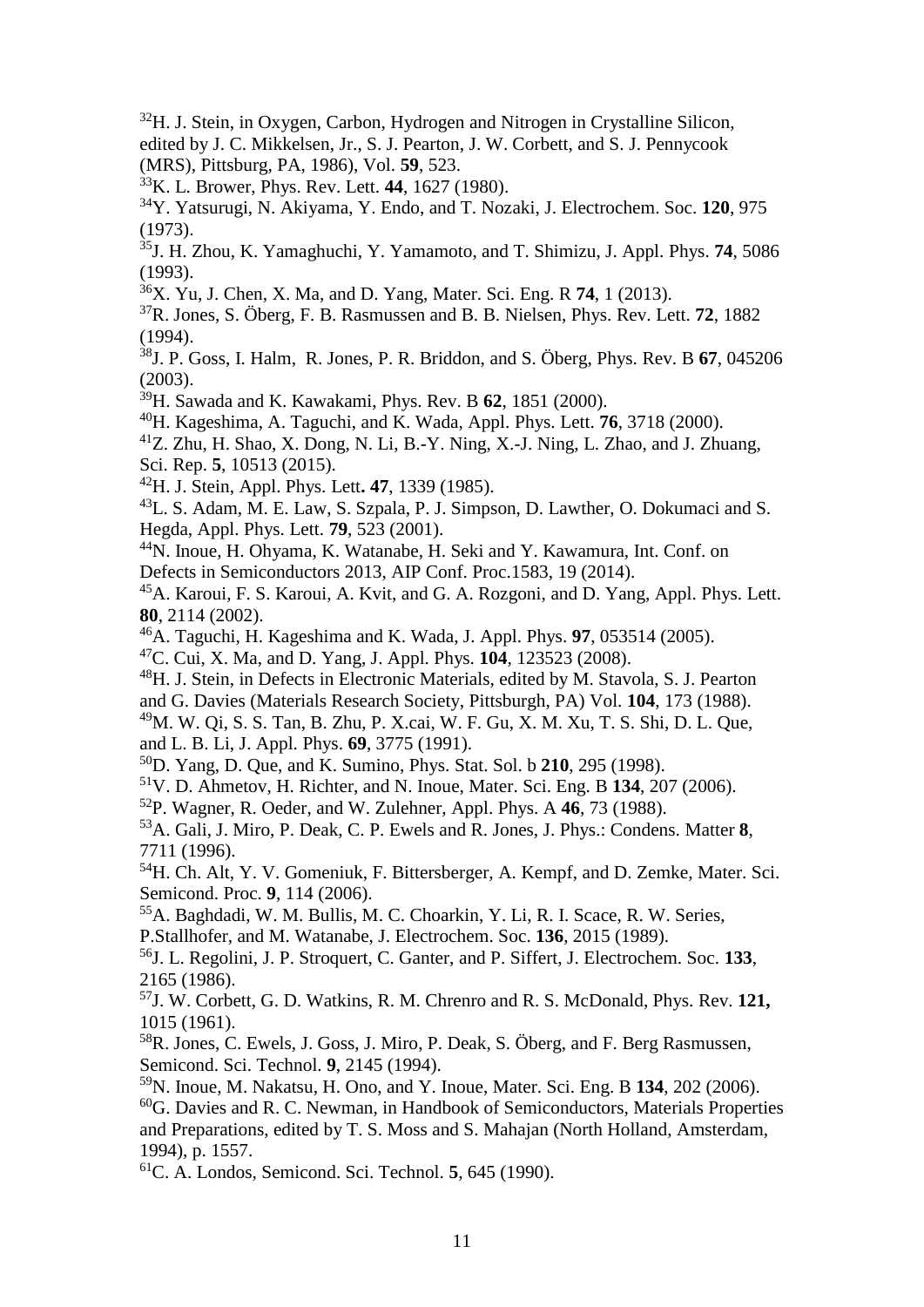M. S. Potsidi and C. A. Londos, J. Appl. Phys. **100**, 033523 (2006).

N. Inoue, H. Ohyama, Y. Goto, and T. Sugiyama, Physica B **401-402**, 477 (2007).

C. A. Londos, E. N. Sgourou, and A. Chroneos, J. Mater. Sci.: Mater. Electron. **25**, 4872 (2014).

V. V. Voronkov, R. Falster, C. A. Londos, E. N. Sgourou, A. Andrianakis, and H. Ohyama, J. Appl. Phys. **110**, 093510 (2011).

A. Chroneos, PhD thesis, Imperial College London, 2008.

A. Chroneos and C. A. Londos, J. Appl. Phys. **107**, 093518 (2010).

M. Pesola, J. von Boehm, T. Mattila, and R. M. Nieminen, Phys. Rev. B **60**, 11449 (1999).

J. Coutinho, R. Jones, P. R. Briddon, and S. Öberg, Phys. Rev. B **62**, 10824 (2000).

R. A. Casali, H. Rucker, and M. Methfessel, Appl. Phys. Lett. **78**, 913 (2001).

C. N. Koumelis, G. E. Zardas, C. A. Londos, and D. K. Leventouri, Acta Cryst. A , 306 (1976).

N. R. Zangenberg, J. Lundsgaard Hansen, J. Fage-Pedersen, and A. Nylandsted Laresn, Phys. Rev. Lett. **87**, 125901 (2001).

R. V. Vovk, M. A. Obolenskii, A. A. Zavgorodniy, A. V. Bondarenko, I. L.

Goulatis, A. V. Samoilov, and A. Chroneos, J. Alloys. Compd. **453**, 69 (2008).

P. Pochet and D. Caliste, Mater. Sci. Semicond. Proc. **15**, 675 (2012).

H. Tahini, A. Chroneos, R. W. Grimes, U. Schwingenschlögl, and A. Dimoulas, J. Phys. Condens. Matter **24**, 195802 (2012).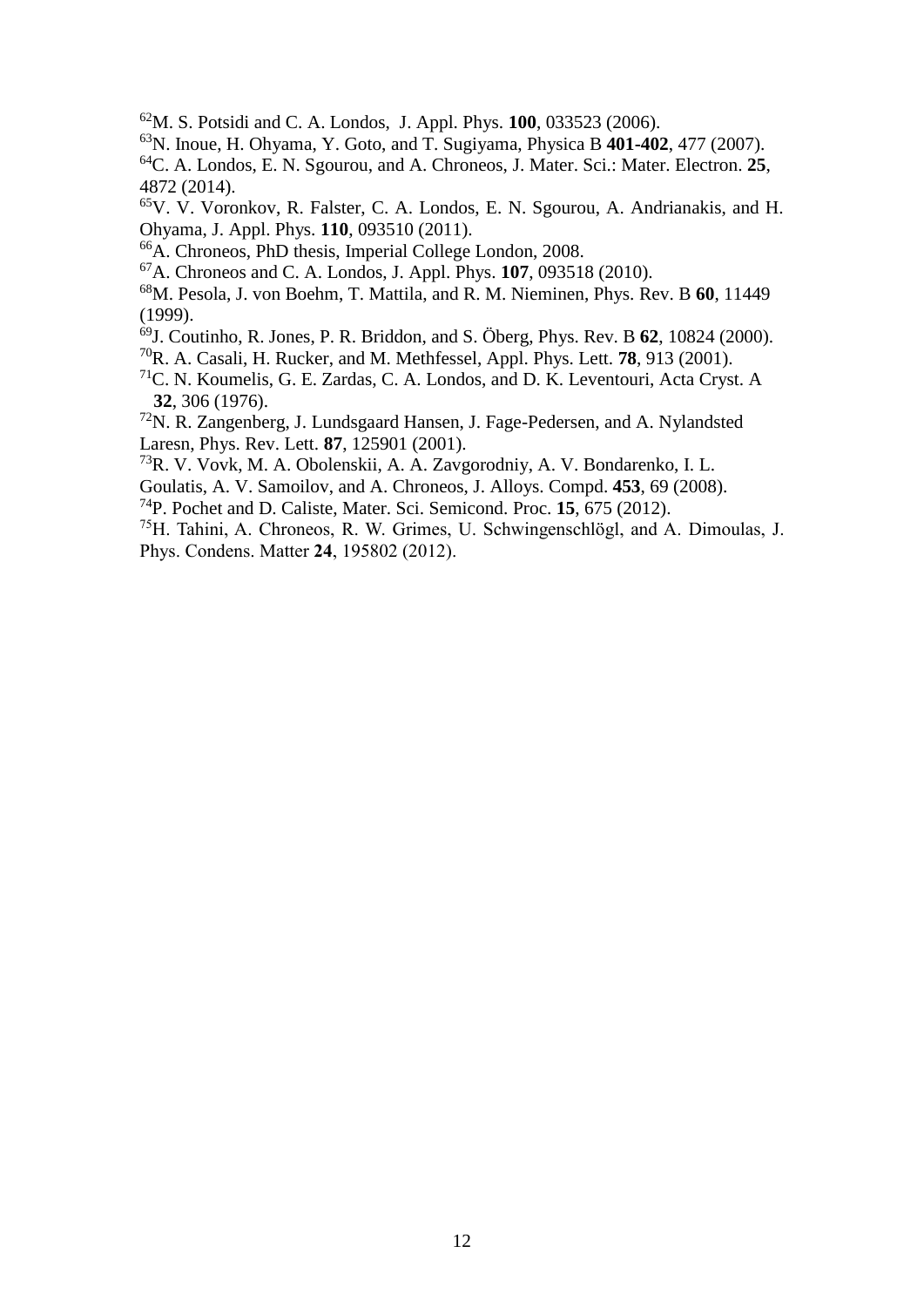**Table 1.** The initial oxygen, carbon and nitrogen content of the samples used. The samples were irradiated with 2 MeV electrons at a fluence of  $2x10^{18}$  cm<sup>-2</sup>, at T≈70 °C. The indexes o and a.i denote the initial and the after irradiation concentration of the O<sub>i</sub> and C<sub>s</sub> impurities, respectively.

| Sample<br>Name |                          |      | [N] /cm <sup>-3</sup>   $[O_i]_0/10^{17}$ cm <sup>-3</sup>   $[O_i]_{a.i.}/10^{17}$ cm <sup>-3</sup>   $[C_s]_0/10^{17}$ cm <sup>-3</sup>   $[C_s]_0 10^{17}$ cm <sup>-3</sup> |      |      |
|----------------|--------------------------|------|--------------------------------------------------------------------------------------------------------------------------------------------------------------------------------|------|------|
| N95            | $5 \cdot 10^{14}$        | 9.21 | 8.69                                                                                                                                                                           |      |      |
| M <sub>5</sub> | $\overline{\phantom{a}}$ | 9.34 | 8.73                                                                                                                                                                           | 0.94 | 0.31 |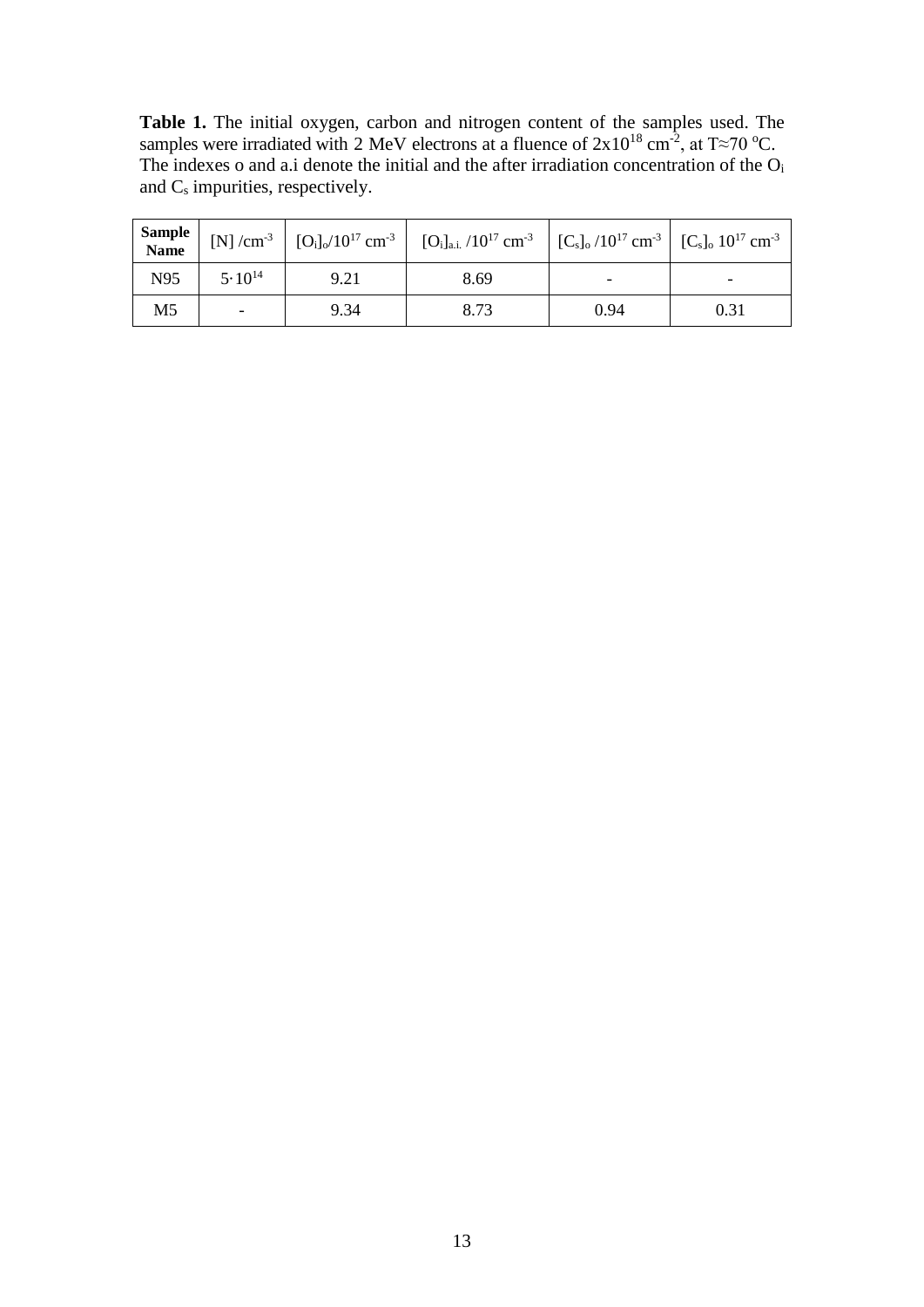|           | LVM frequency<br>$(cm^{-1})$ |                             |                             |  |
|-----------|------------------------------|-----------------------------|-----------------------------|--|
| Defect    | This work                    | Theoretically<br>Calculated | Other experimental<br>works |  |
|           | 653                          | $637^{\mathrm{A}}$          | $653^{\mathrm{B}}$          |  |
| $N_{s}$   |                              |                             | $551^{\circ}$               |  |
|           | 766                          |                             | $766^B$                     |  |
| $N_2$     | 963                          |                             | $963^B$                     |  |
|           | 1032                         |                             | $1026^D$                    |  |
|           |                              |                             | $1021^{\rm E}$              |  |
| NO        |                              |                             | 996 <sup>D</sup>            |  |
|           |                              |                             | 815 <sup>E</sup>            |  |
|           | 646                          | $646^{\overline{A}}$        |                             |  |
| $N_sV$    | 663                          | $663^A$                     |                             |  |
| $N_i$     | 691                          | $690^{\text{A}}$            | $690^{\rm C}$               |  |
|           | 725                          | $585$ <sup>F</sup>          | $725$ <sup>G</sup>          |  |
| $N_2V$    | 778                          | $781^{\rm F}$               | $778$ <sup>G</sup>          |  |
|           | 801                          | $801$ <sup>H</sup>          | $806$ <sup>I</sup>          |  |
| $N_2O$    | 973                          | 996 <sup>H</sup>            | $973^{\mathrm{J}}$          |  |
|           | 996                          | $1027^{\rm H}$              |                             |  |
|           | 810                          | $810^{E,K}$                 | $815^{\mathrm{I}}$          |  |
| $N_2O_2$  | 946                          | $945$ <sup>F</sup>          |                             |  |
|           | 1012                         | $1018^{E,K}$                |                             |  |
|           |                              | $566.3^{A}$                 |                             |  |
|           |                              | $570.4^{\text{A}}$          |                             |  |
|           |                              | 574.8 $^{A}$                |                             |  |
| $N_2Si_I$ |                              | $810.4$ $^{\rm A}$          |                             |  |
|           |                              | 834.8 <sup>A</sup>          |                             |  |
|           | 930                          | $936.2^{\text{A}}$          |                             |  |
|           | 953                          | $947.6^{\,A}$               |                             |  |

# **Table 2.** Summary of defects in N-doped Si.

|   | <sup>A</sup> Reference 38 |  |
|---|---------------------------|--|
| D |                           |  |

<sup>B</sup> Reference 32

<sup>C</sup>Reference 42

<sup>D</sup>Reference 49

<sup>E</sup>Reference 50 FReference 21 <sup>G</sup>Reference 44 <sup>H</sup>Reference 51 <sup>I</sup>Reference 58 J Reference 59 <sup>K</sup>Reference 30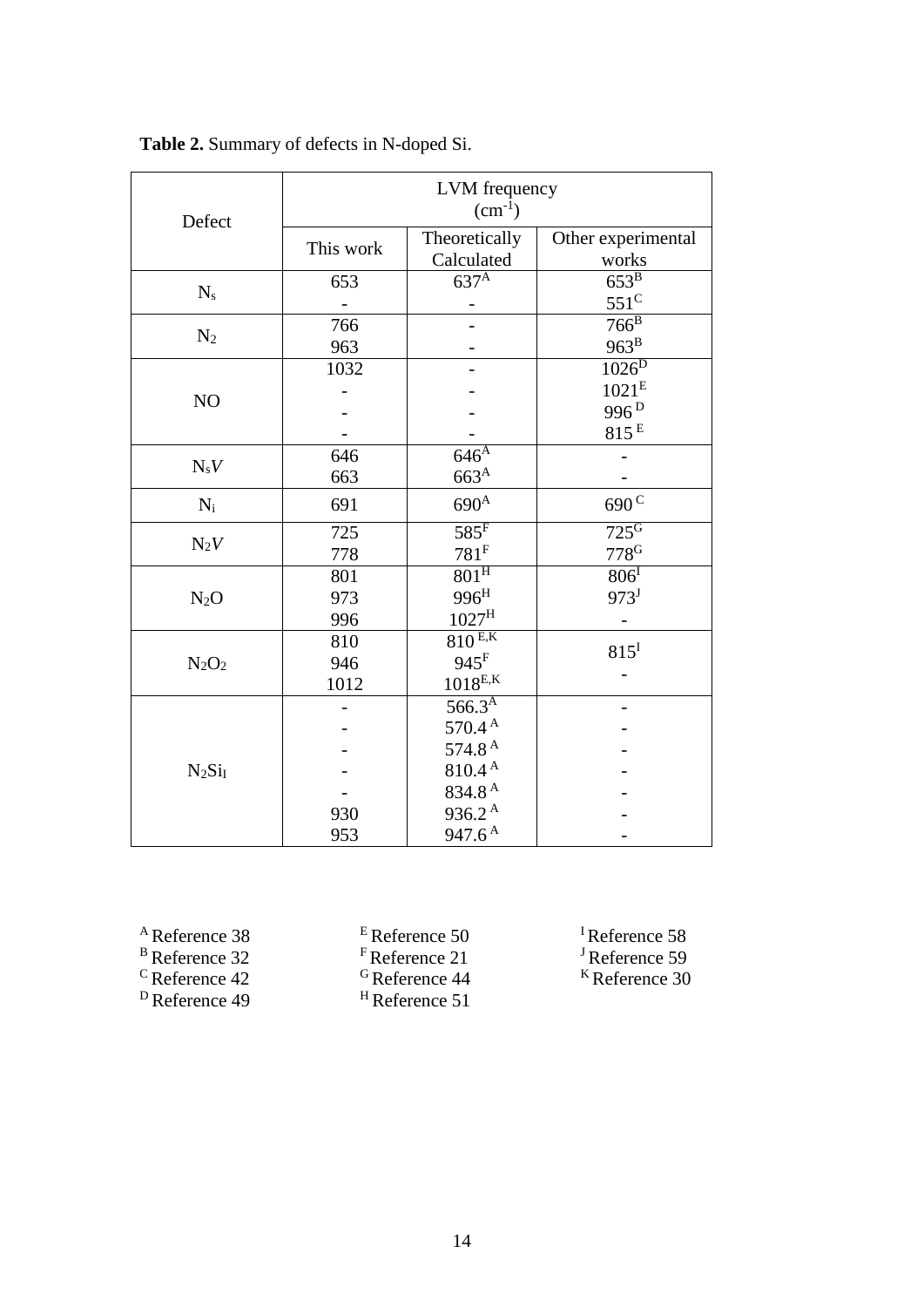#### **FIGURE CAPTIONS**

Fig. 1 Infrared spectra of the sample N<sub>95</sub> (a) before irradiation, (b) after irradiation and (c) at a characteristic temperature  $~450$  °C in the course of the 20 min isochronal anneals sequence.

Fig. 2 Infrared spectra of the sample M<sub>5</sub> (a) before irradiation, (b) after irradiation and (c) at a characteristic temperature  $\sim$  450 °C in the course of the 20 min isochronal anneals sequence.

**Fig. 3** Deconvolution of the *V*O defect region infrared bands into Lorentzian profiles for some characteristic temperatures for the  $N_{95}$  (Fig. 3(a)) and  $M_5$  (Fig. 3(b)) samples. **Fig. 4** The evolution with temperature of the  $V_2O$  (826 cm<sup>-1</sup>) (a) and the  $V_3O$  (839  $\text{cm}^{-1}$ ) (b) bands of the N<sub>95</sub> and M<sub>5</sub> samples respectively.

**Fig.** 5 The evolution with temperature of the  $VO$  (830 cm<sup>-1</sup>) and the  $VO_2$  (888 cm<sup>-1</sup>) defects of the N<sup>95</sup> and M<sup>5</sup> samples.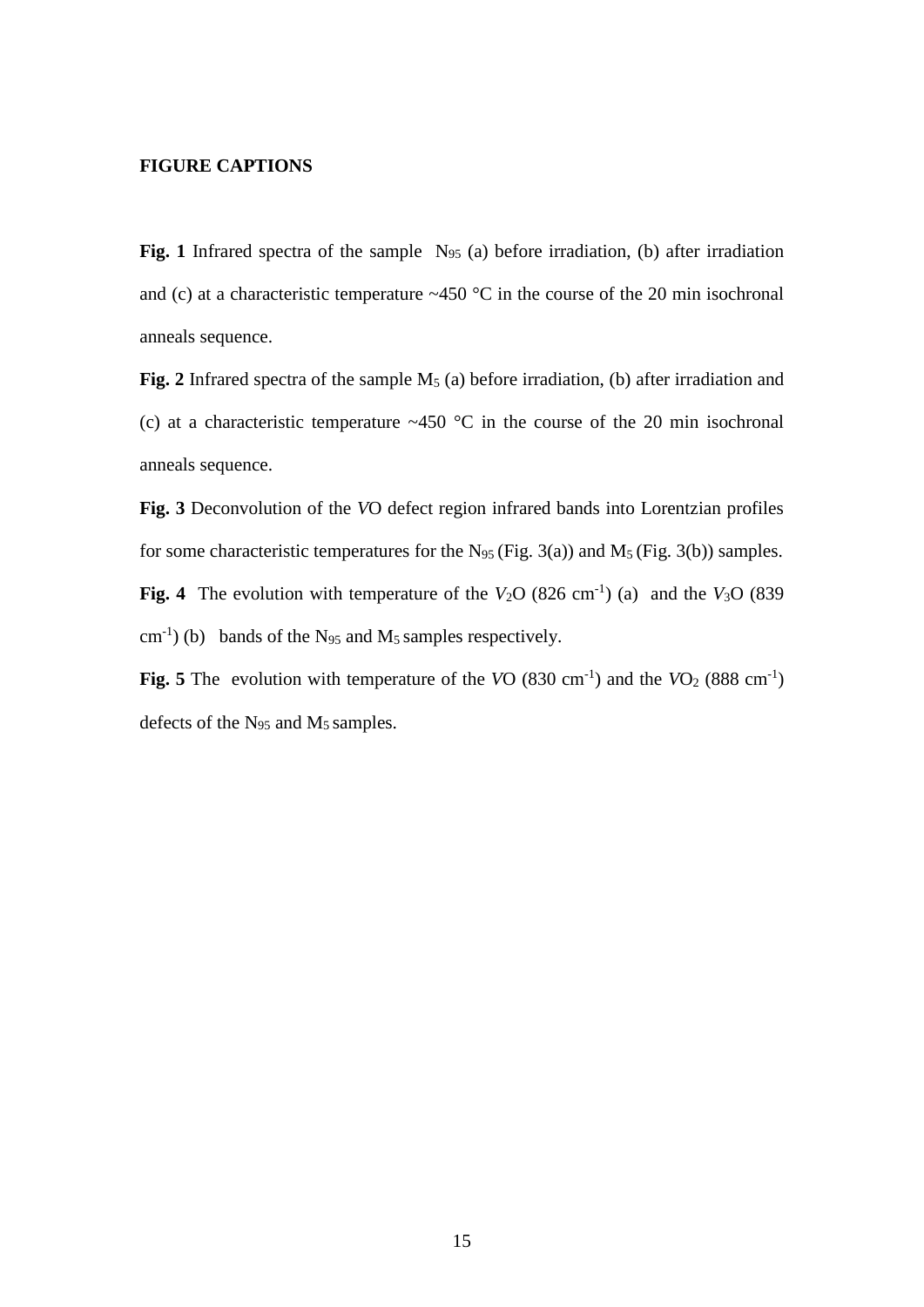

**Fig.1(a)**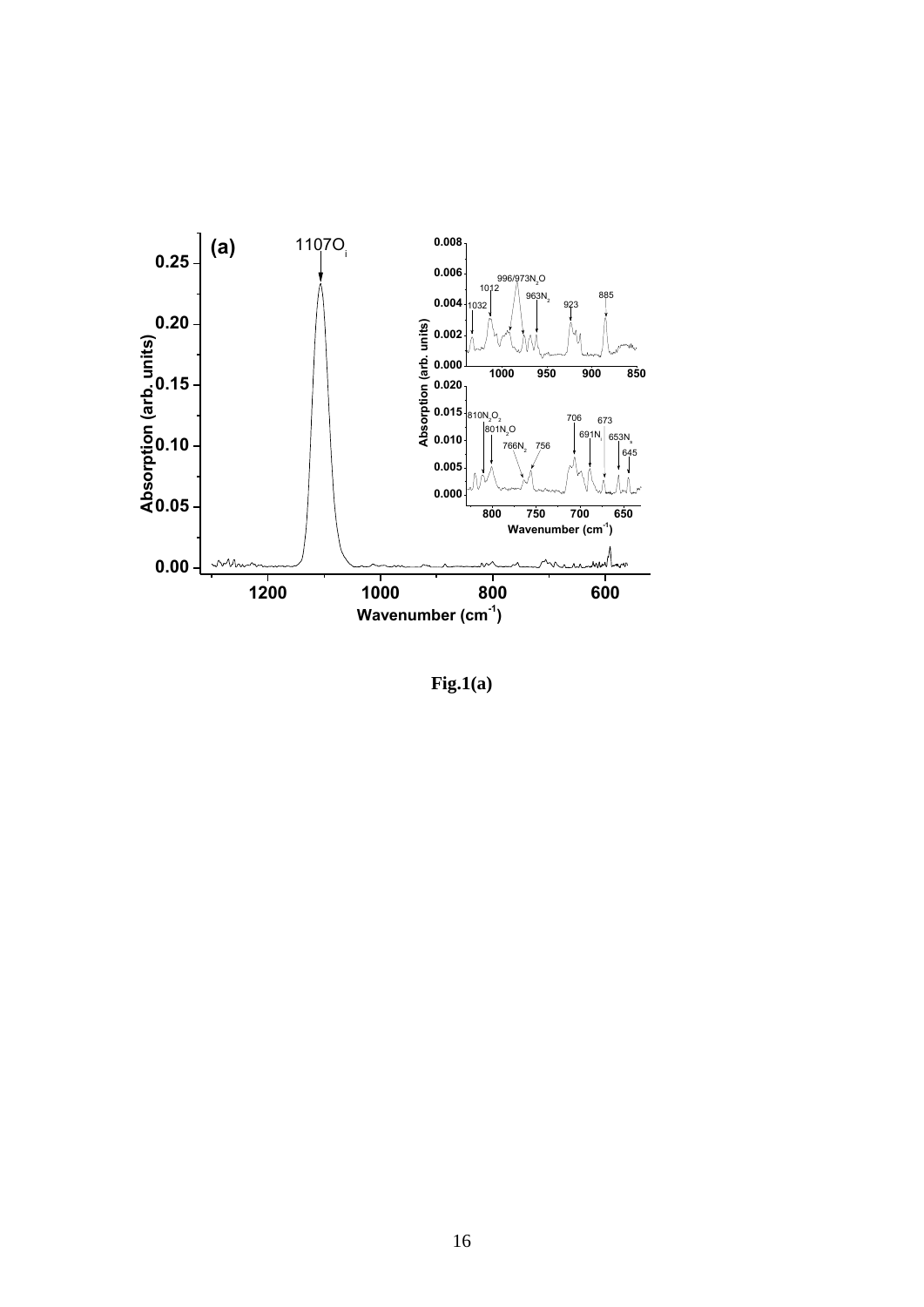

**Fig.1(b)**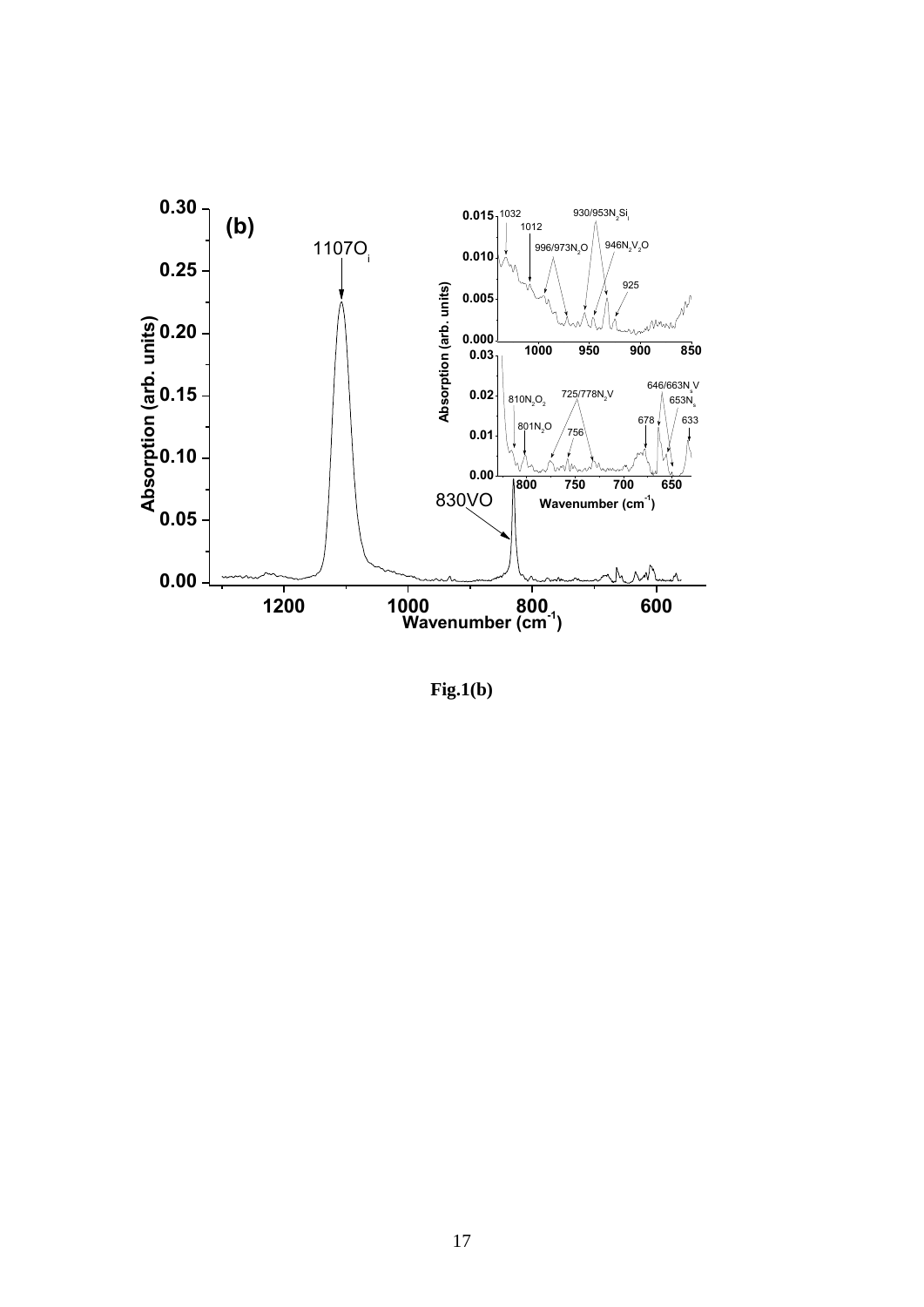

**Fig.1(c)**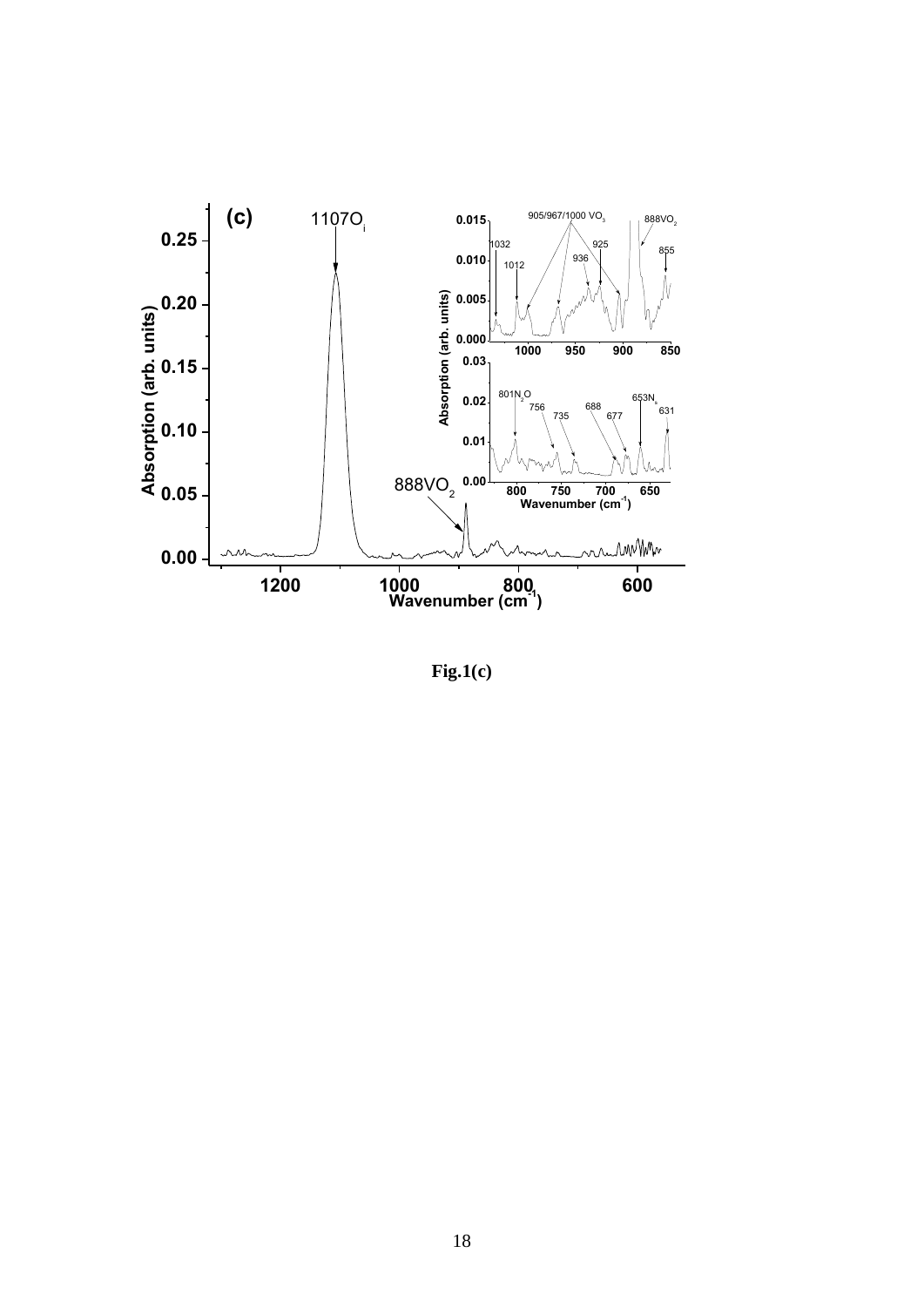

**Fig.2(a)**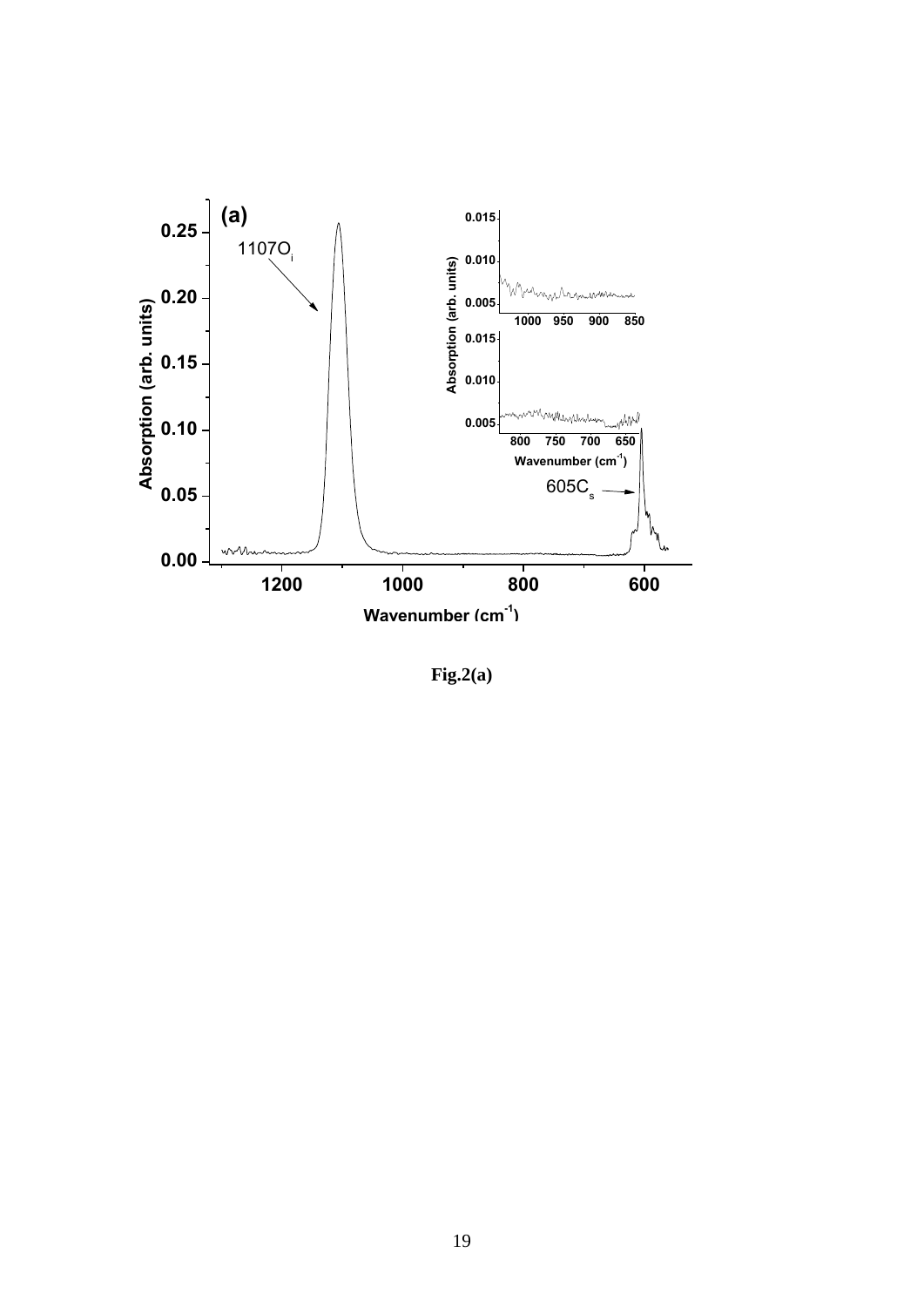

**Fig.2(b)**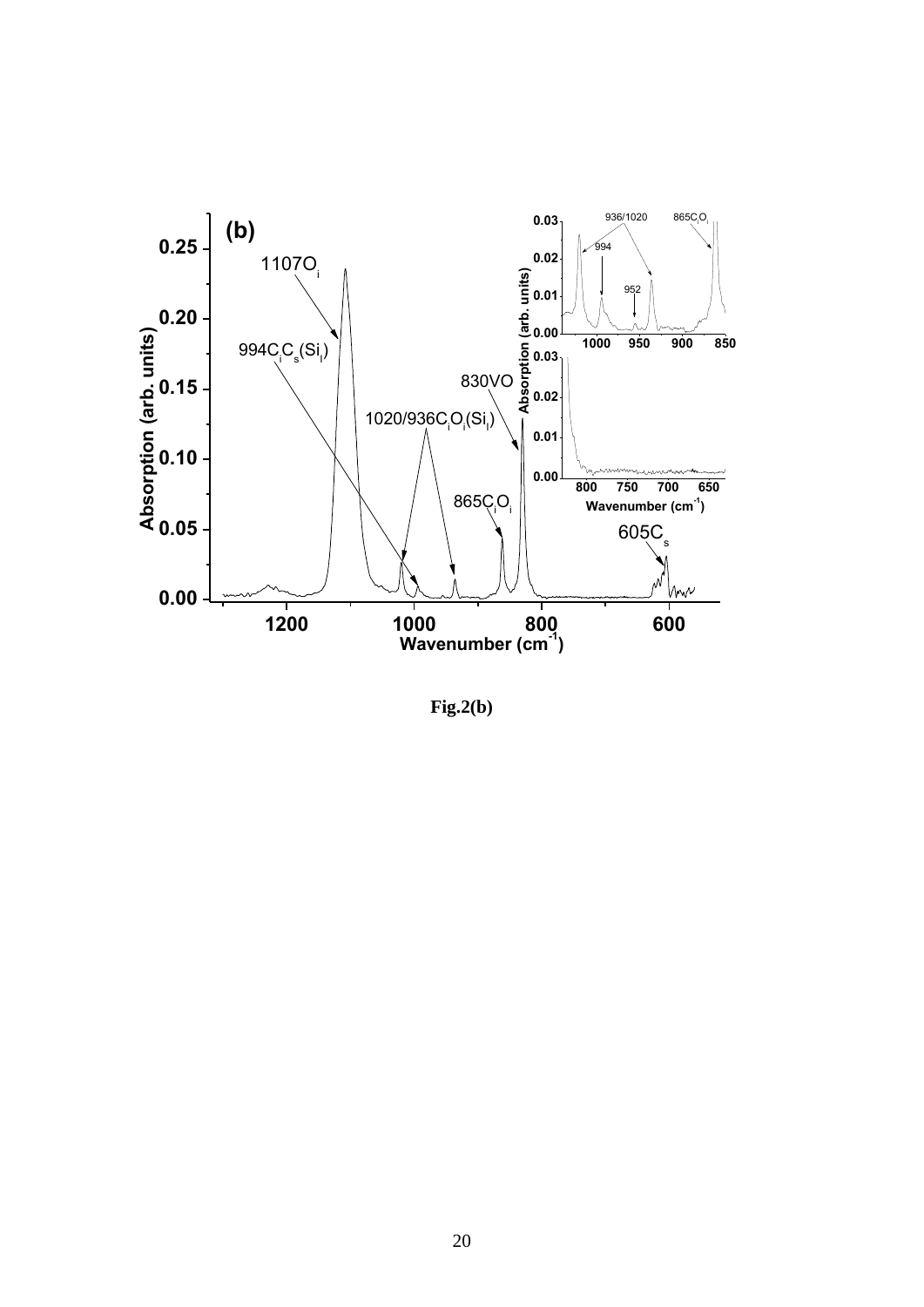

**Fig.2(c)**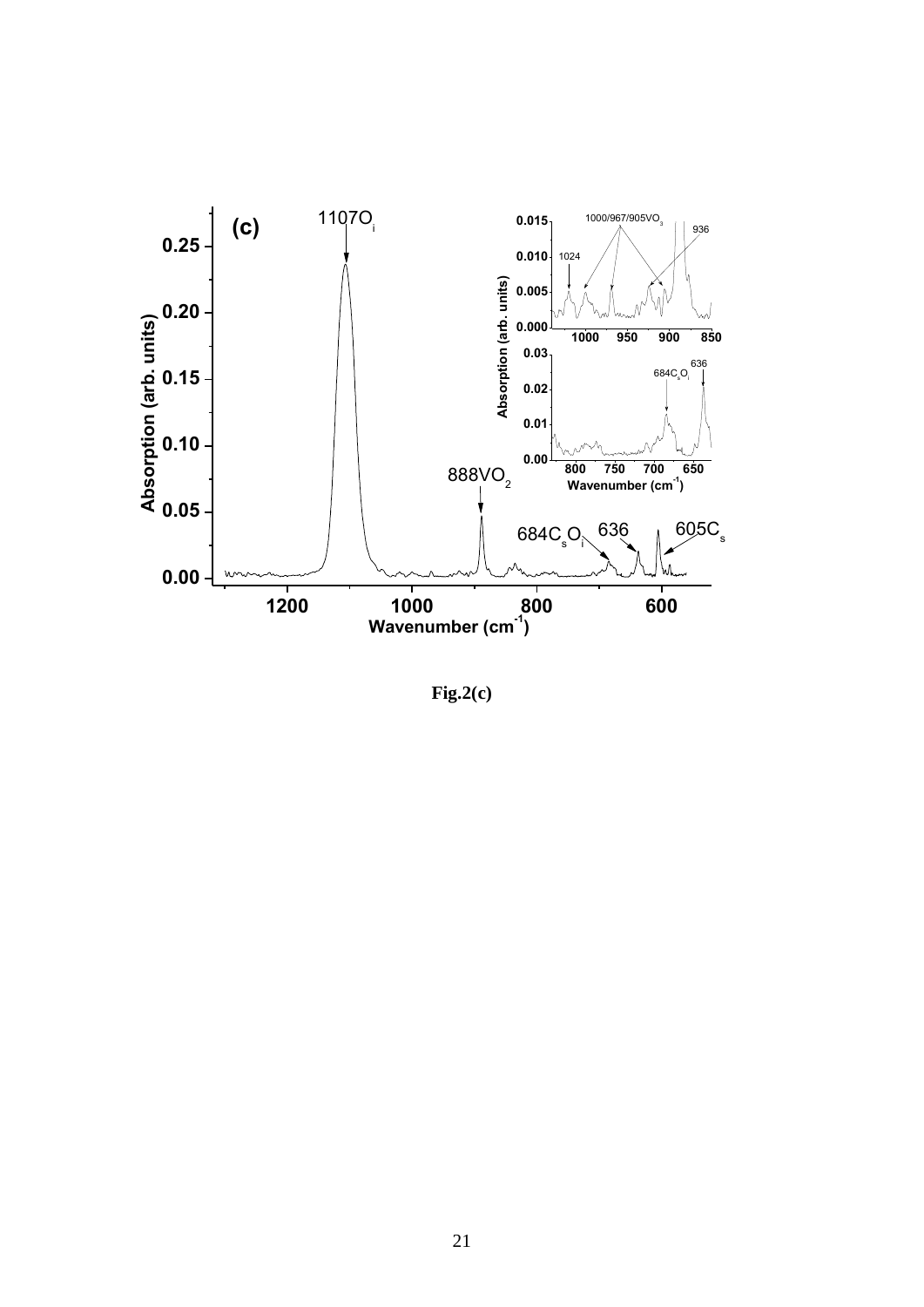

**Fig.3**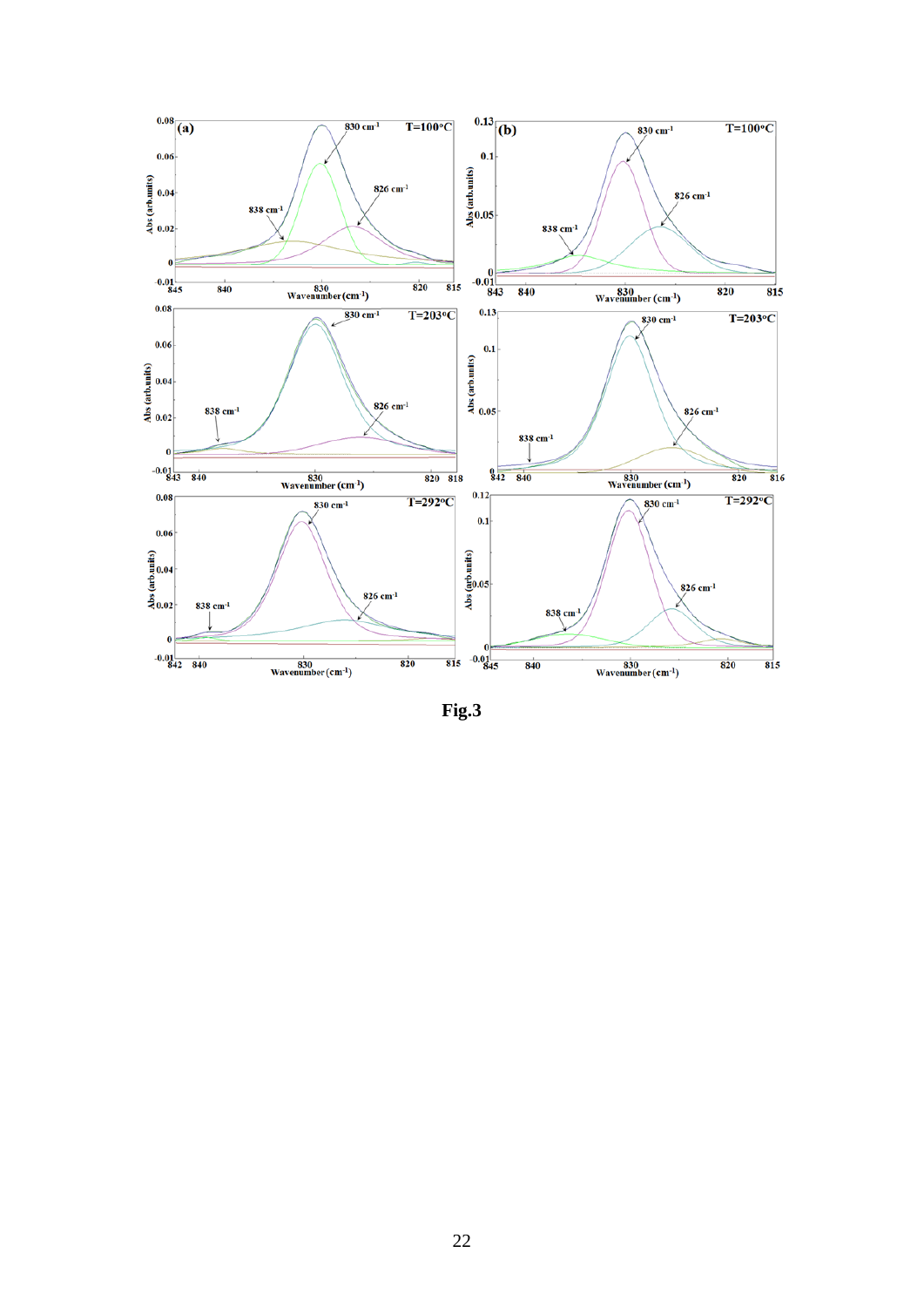



**Fig.4**